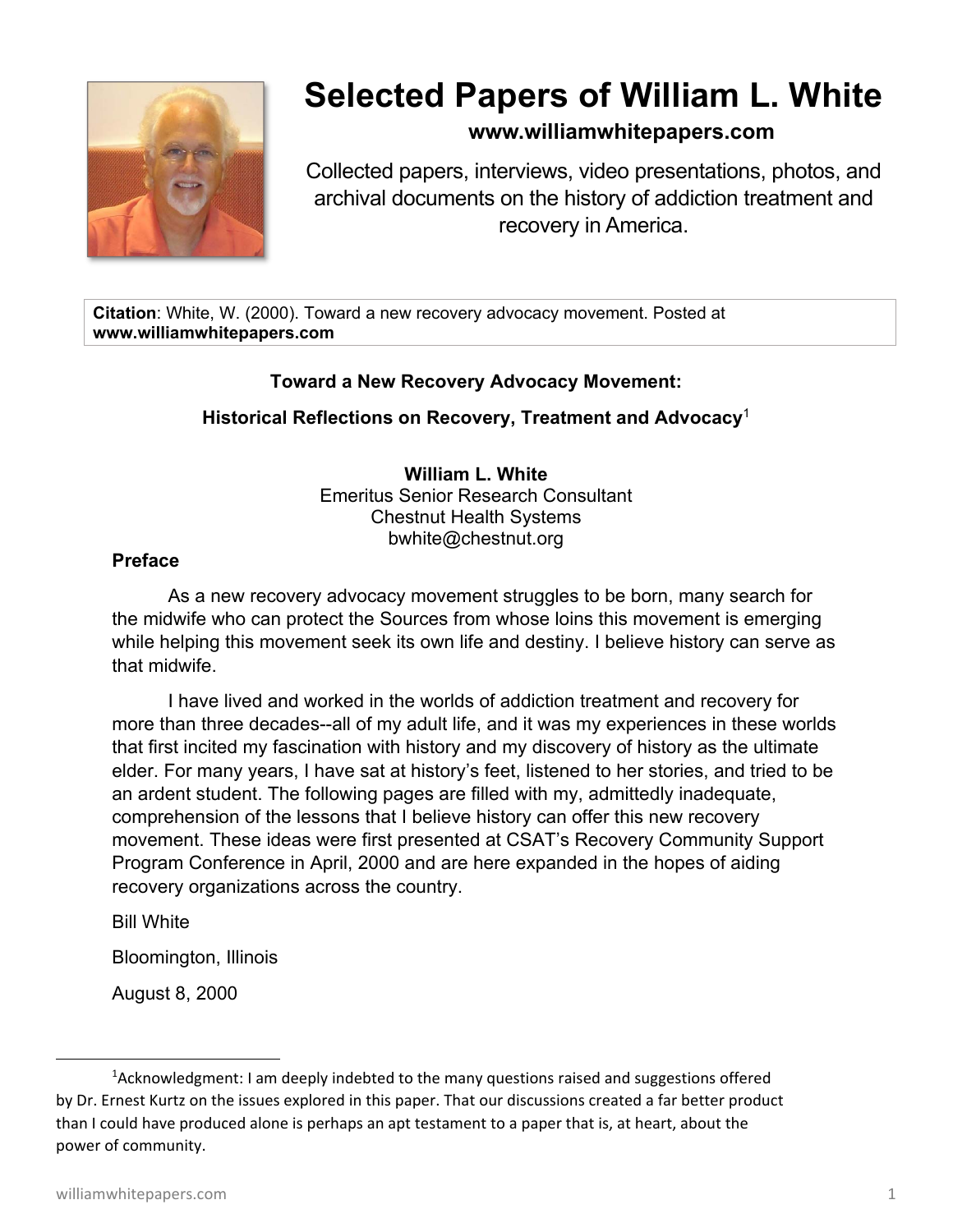# **Table of Contents**

|  | 2.1 Alcoholism Movement, Treatment Movement, Recovery Movement 7  |  |  |
|--|-------------------------------------------------------------------|--|--|
|  |                                                                   |  |  |
|  |                                                                   |  |  |
|  |                                                                   |  |  |
|  |                                                                   |  |  |
|  |                                                                   |  |  |
|  |                                                                   |  |  |
|  |                                                                   |  |  |
|  |                                                                   |  |  |
|  |                                                                   |  |  |
|  |                                                                   |  |  |
|  | 2.9.3 Recovery flourishes in supportive communities.  14          |  |  |
|  |                                                                   |  |  |
|  | 2.9.5 Recovering and recovered people are part of the solution 15 |  |  |
|  |                                                                   |  |  |
|  |                                                                   |  |  |
|  |                                                                   |  |  |
|  |                                                                   |  |  |
|  |                                                                   |  |  |
|  |                                                                   |  |  |
|  |                                                                   |  |  |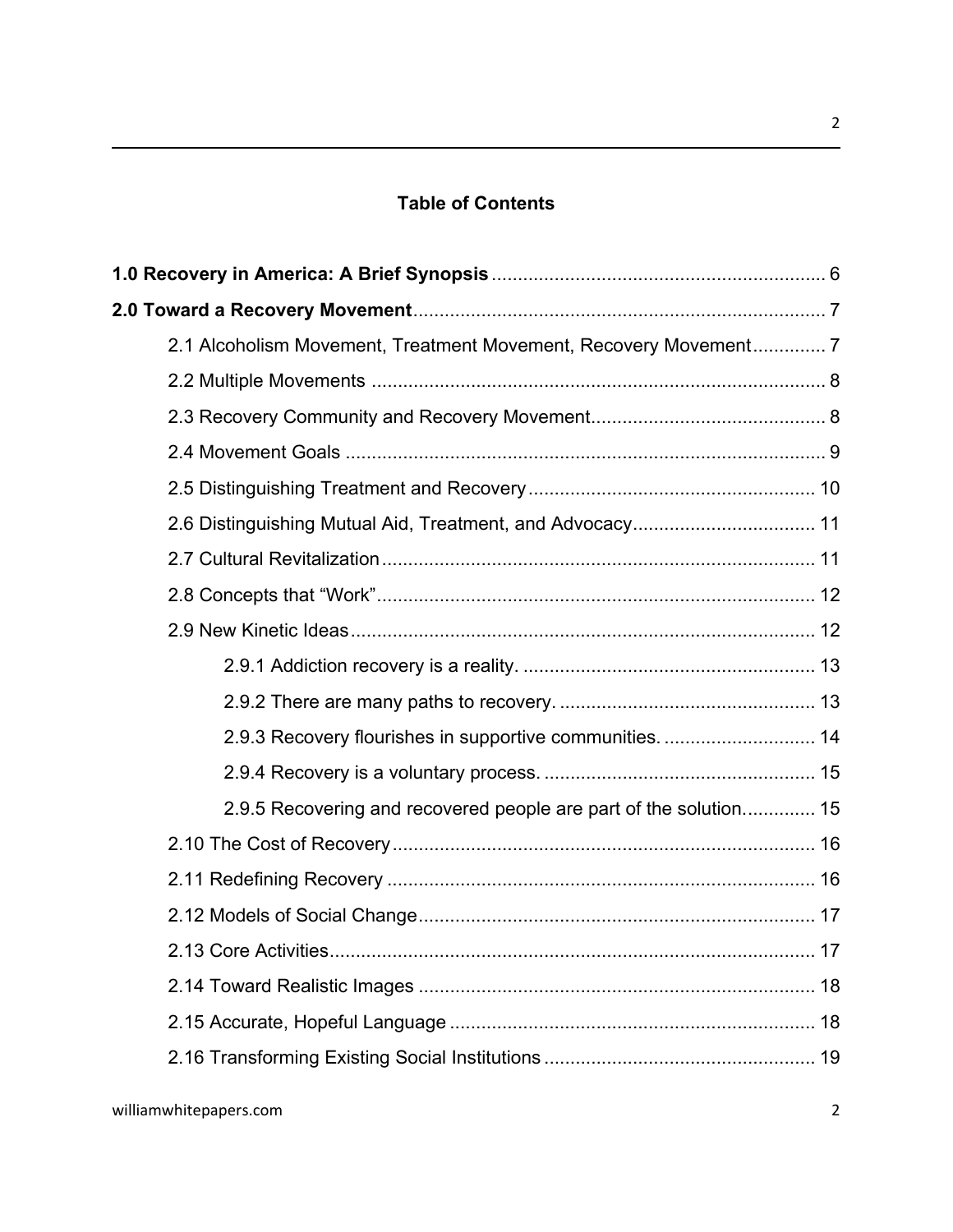$\overline{3}$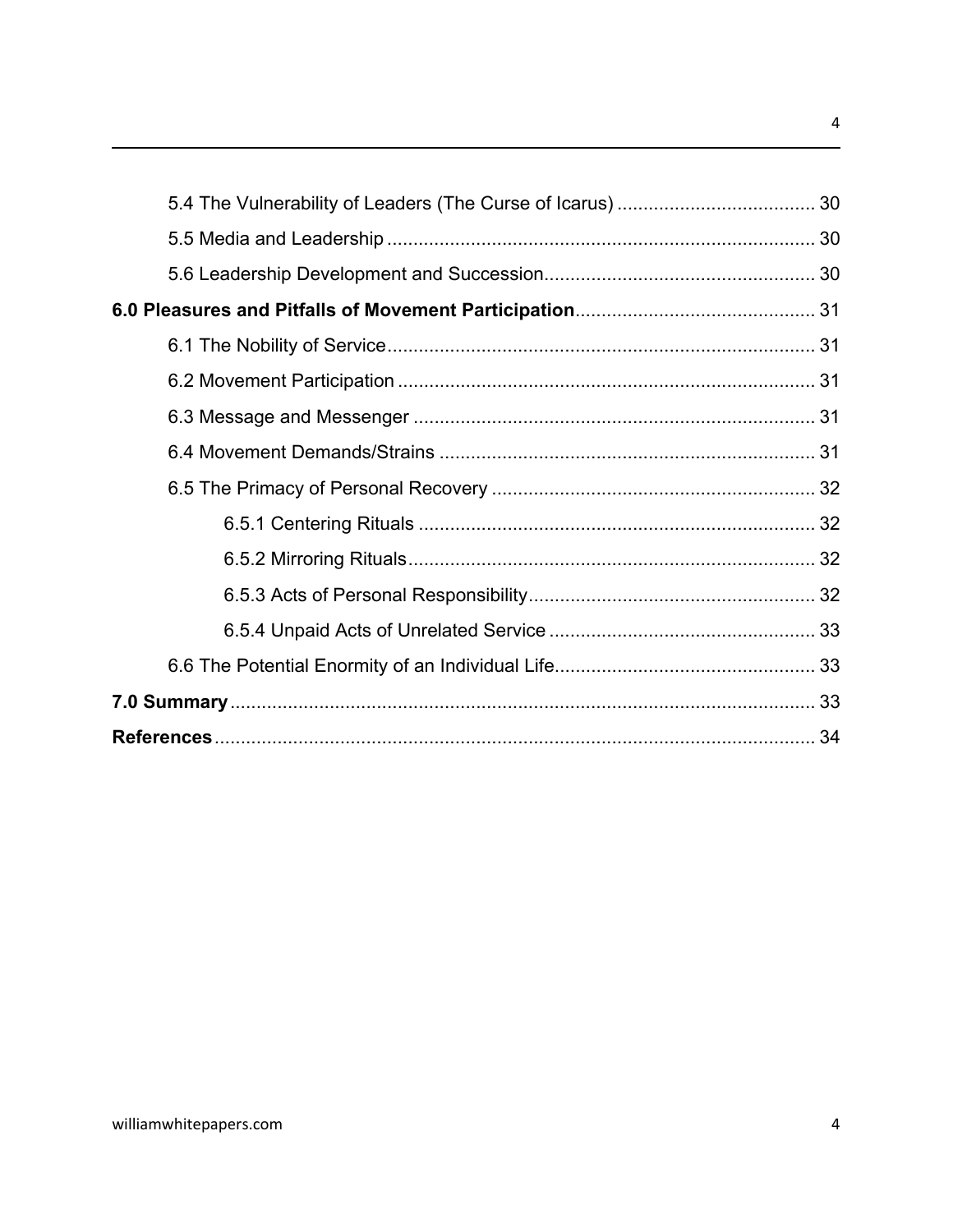#### **Toward a New Recovery Movement:**

#### **Historical Reflections on Recovery, Treatment and Advocacy**

*We must begin to create naturally occurring, healing environments that provide some of the corrective experiences that are vital for recovery.* 

—Sandra Bloom, Creating Sanctuary

Twenty-eight African-American ministers are meeting today to discuss using the combined resources of their churches to launch a local faithbased addiction recovery program aimed at salvaging the lives of individuals and families being destroyed by alcohol and other drugs. The ministers are deeply concerned that many members of their community have not done well in traditional treatment or mutual aid groups.

The Circles of Recovery program (of White Bison, Inc. in Colorado Springs, Colorado) uses thirty tribal colleges to train individuals in recovery ("Firestarters") to seed cultures of recovery within Native American communities.

The Connecticut Community for Addiction Recovery has organized recovering people and their families to help educate communities about recovery, to advocate for improved quality of addiction treatment, and to provide a wide range of recovery support services.

Every Saturday, 20 young men in recovery from addiction wearing T-shirts that read, "Ambassadors of Recovery" clean up neighborhood parks, replace graffiti with uplifting art, and talk with neighborhood youngsters. They consider these service activities a way to make restitution for the wounds they afflicted on their community when they were addicted.

These local stories are part of a larger story: recovering people across the United States joining together to achieve goals that transcend their mutual support needs. Collectively, these communities without boundaries are expanding local recovery support services, advocating for the needs of addicted and recovering people, and finding creative ways to make amends and carry hope to others. The purpose of this paper is to acknowledge the existence of this new recovery movement, and to tap lessons from the history of addiction recovery, treatment and advocacy in America that might guide and protect this movement.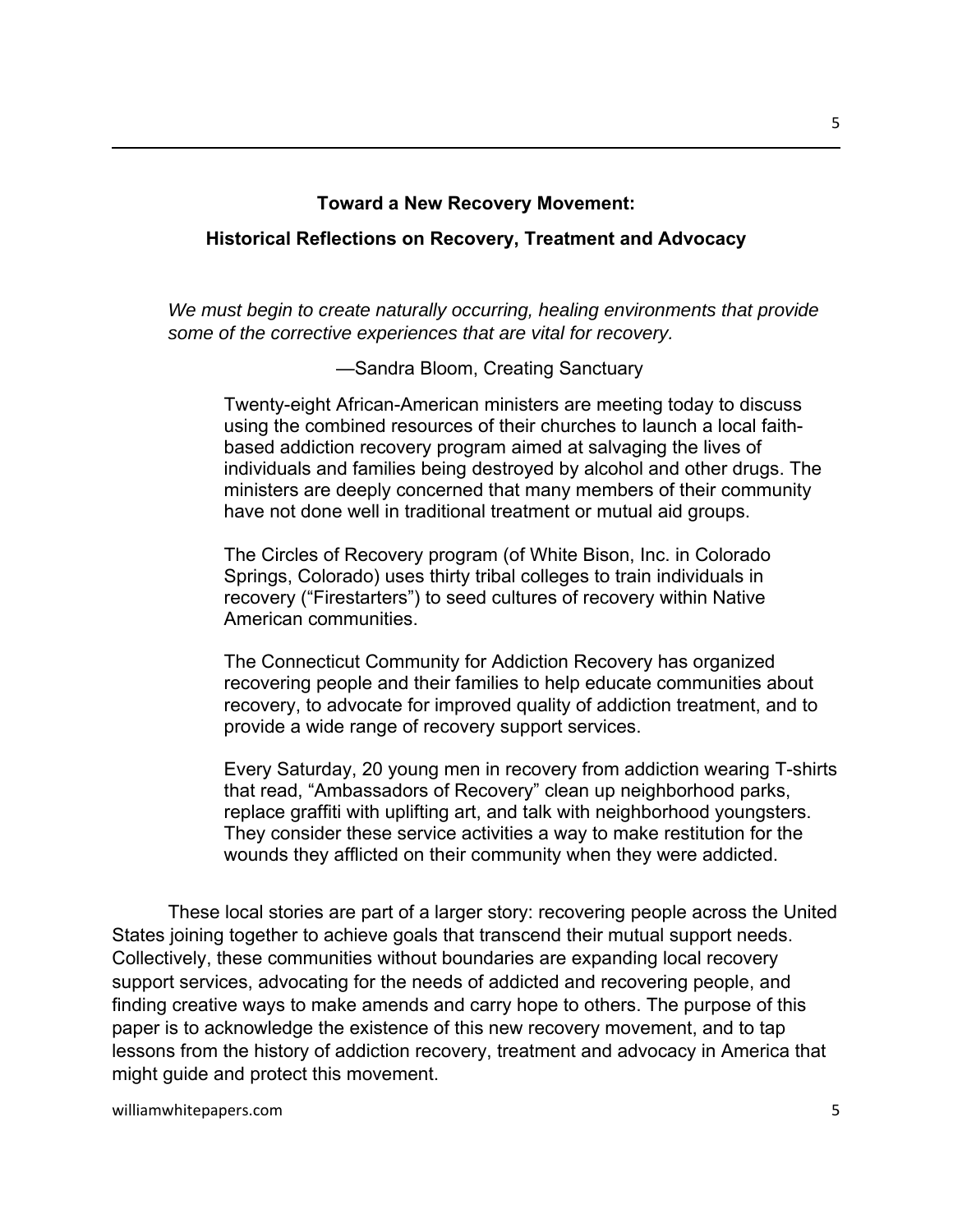# **1.0 Recovery Advocacy in America: A Brief Synopsis**

To begin, the history we will use to illuminate this new recovery movement is a deep one. For more than two centuries, recovering people and their families have been at the forefront of efforts to organize or sustain addiction-related mutual aid societies, religiously and medically-focused treatment institutions, and a wide variety of alcohol/drug-related advocacy groups in America.

The history of addiction mutual aid societies spans:

- 18<sup>th</sup> century Native American recovery "circles"
- 19<sup>th</sup> century alcoholic mutual aid societies (the Washingtonians, the fraternal temperance societies, the ribbon reform clubs, the Godwin Association, the Ollapod Club, the Keeley Leagues, and various moderation societies)
- early 20<sup>th</sup> century alcoholic mutual aid societies (The United Order of Ex-Boozers, the Jacoby Club)
- Alcoholics Anonymous, Al-Anon, Narcotics Anonymous and other 12-Step addiction recovery groups, and
- a plethora of post-AA mutual aid societies (Alcoholics Victorious, Women for Sobriety, Secular Organization for Sobriety, and Moderation Management, to name only a few). (White, 2000 a,b,c).

There is a similarly long history of addiction treatment in the United States. Such treatment began within the private physician practices of the late  $18<sup>th</sup>$  and early  $19<sup>th</sup>$ centuries. By the late  $19<sup>th</sup>$  century, there was a multi-branched treatment movement made up of:

- religiously-oriented inebriate homes
- medically-oriented inebriate asylums
- for-profit private addiction cure institutes, and
- bottled home cures for the alcohol, drug and tobacco "habits."

Following the virtual collapse of the specialized field of addiction treatment in the opening decades of the  $20<sup>th</sup>$  century, treatment institutions again emerged during the middle decades of the  $20<sup>th</sup>$  century (White, 1998).

williamwhitepapers.com 6 Social, political and religious advocacy regarding alcohol other drug-related problems first focused on the problem of public intoxication (Austin, 1979; Lender and Martin, 1982). Advocacy efforts evolved into a concern about alcohol and other drug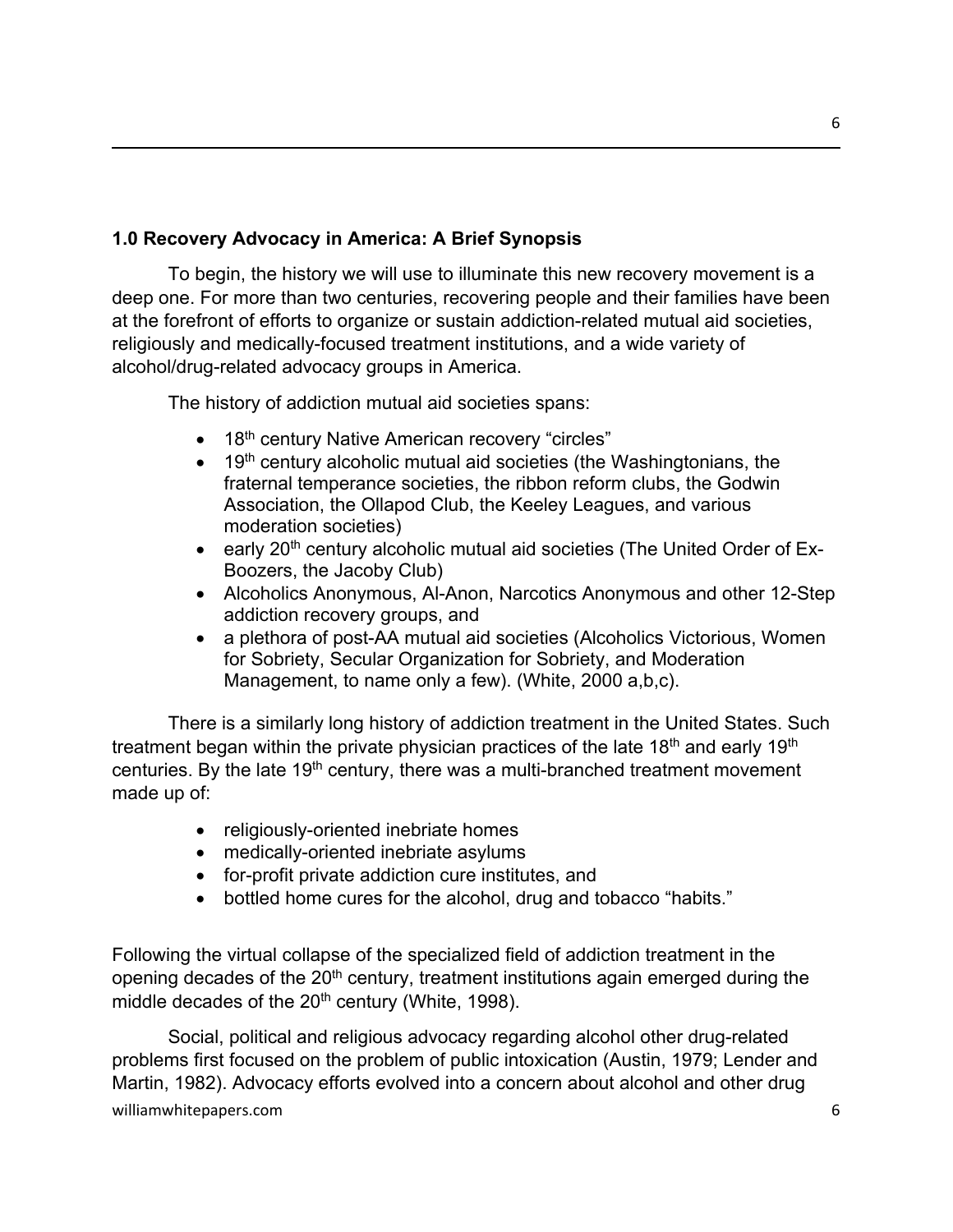addictions in the 19<sup>th</sup> century (Levine, 1974), and culminated in parallel alcohol and other drug prohibition movements that reached a crescendo in the second decade of the 20<sup>th</sup> century (Sinclair, 1962; Musto, 1973). In the Post-Repeal years, alcohol and other drug (AOD)-related advocacy movements have varied greatly in the:

- 1) drugs they targeted,
- 2) population of users with whom they were most concerned,
- 3) particular drinking or drug using behavior that was their primary focus of attention, and
- 4) overall goals.

Such movements have included victim/survivor groups (MADD), drug prohibition and legalization movements, and a broad spectrum of prevention-oriented movements. Advocacy specifically related to addiction treatment and recovery began anew in the 1940s.

Between 1940 and 1970, a multi-factioned "modern alcoholism movement" sought and partially achieved a dramatic change in how the nation perceived alcoholism and the alcoholic. The grass roots nature of this movement dissipated as an alcoholism industry (and by extension, addiction industry) emerged and then became highly professionalized and commercialized. The 1990s witnessed a financial and ideological backlash against this industry and a new century opens with many believing that the ground gained in the mid-20th century is being lost in the face of a growing demedicalization, restimgatization and recriminalization of addiction.

The evidence of this shift can be seen in the:

- growing frequency and stridency of attacks on the disease concept of addiction and Alcoholics Anonymous,
- erosion of funding for addiction treatment,
- closure and/or dramatic downsizing of most hospital-based and (many) private addiction treatment units, and the
- virtual explosion in the number of alcoholics and addicts who, once cared for in the public health arena, are now being controlled within the criminal justice arena.

In the midst of growing pessimism in the American culture about the prospects of recovery, there is a growing call for a new, grassroots recovery advocacy. This movement is re-raising questions about the potentials and pitfalls in the interrelationship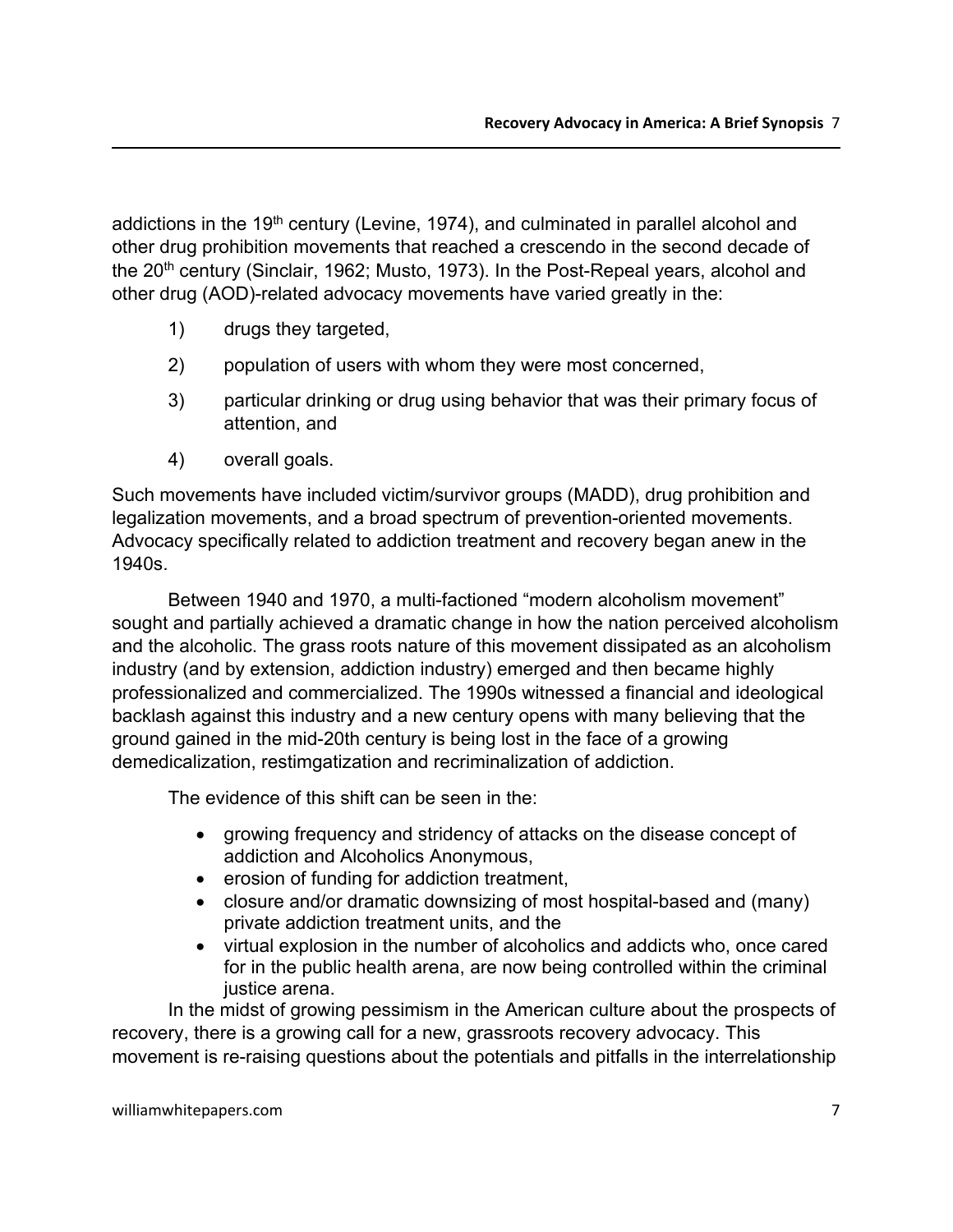between recovering people, mutual aid organizations, treatment institutions, and public education and social advocacy agencies.

#### **2.0 Toward a Recovery Movement**

**2.1 Alcoholism Movement, Treatment Movement, Recovery Movement** The modern alcoholism movement focused on educating the public and professionals on the nature of alcoholism and the character of the alcoholic. The treatment movement that grew out of it focused on creating, professionalizing and legitimizing medically- and psychologically-oriented care of the alcoholic and the addict. While each of these movements can claim successes, the dissipation of the first movement and a backlash against the second has left a vacuum that begs to be filled. *It is time for a recovery movement. The central message of this new movement is not that "alcoholism is a disease" or that "treatment works" but rather that permanent recovery from alcohol and other drug-related problems is not only possible but a reality in the lives of hundreds of thousands of individuals and families.* 

In our enduring debate over whether the roots of addiction lie in the medical arena (a problem of susceptibility) or the moral arena (a problem of culpability), we have lost touch with real solutions to addiction, the evidence of which is in the transformed lives of recovering and recovered people across America. Demonstrated solutions to alcohol and drug problems will do more to reduce the stigma attached to these conditions than will endless debates about the source of such problems. The question of the etiology and nature of addiction is a scientific question, not one resolved by social policy proclamation. The focus of this new movement is not on the source or nature of addiction, nor on the solutions that science may provide tomorrow. Instead, the focus is on the solutions that are possible at this moment if resources can be mobilized to effectuate them. *It is time we (the remnants of the existing alcoholism/treatment movements) redirected our energies from an emphasis on pathology to an emphasis on resilience and recovery.* 

**2.2 Multiple Movements** There is accumulating evidence of two new emerging and potentially complimentary movements:

- 1) a recovery movement that is affirming the very real potential for permanent personal resolution of alcohol and other drug (AOD) problems, and
- 2) a public health movement that is offering solutions to AOD problems at the community and cultural levels.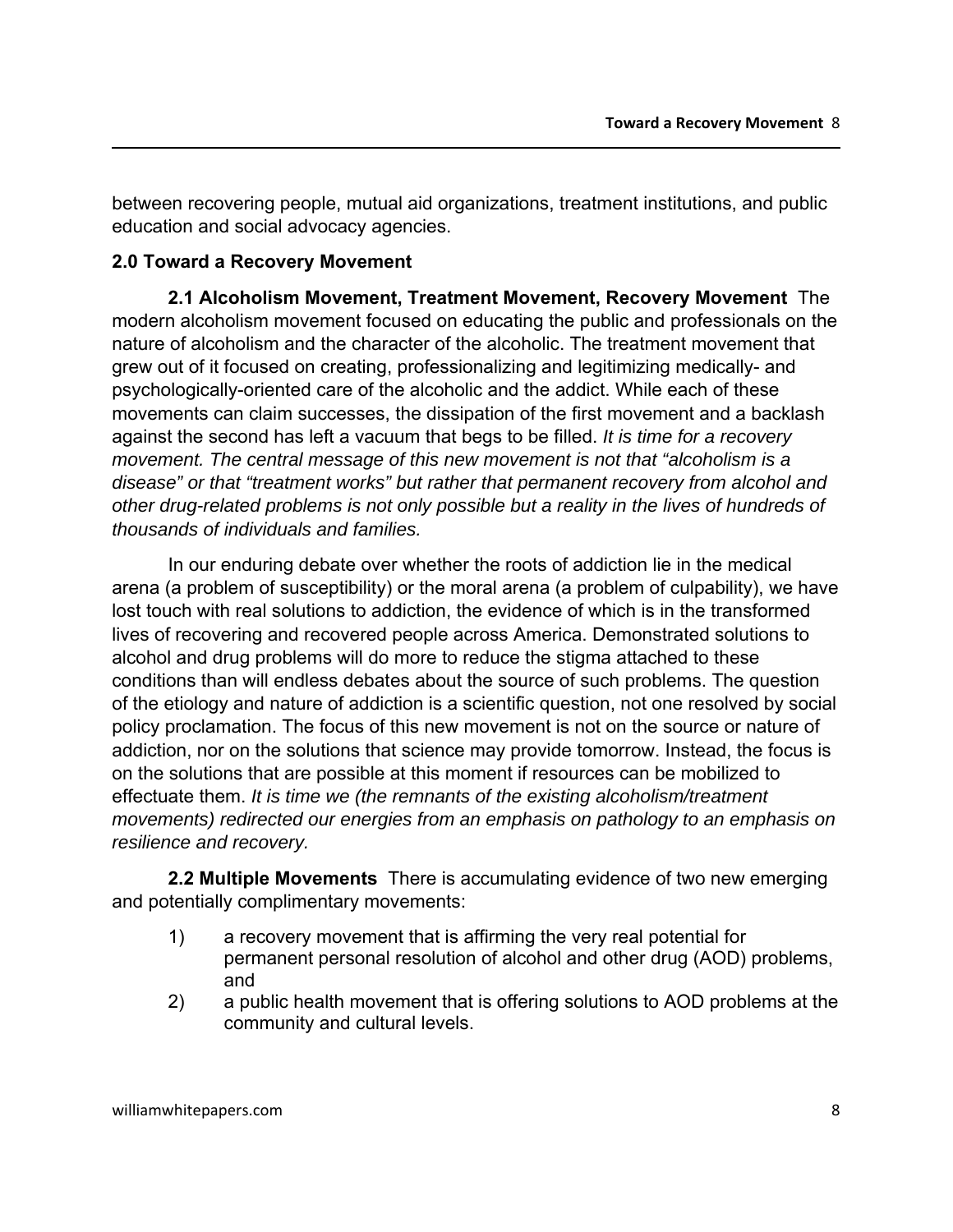While this paper focuses on the recovery movement, both movements are essential for the long-term prevention and management of AOD problems.

**2.3 Recovery Community and Recovery Movement** *The "recovery community" is a voluntary association of those impacted by AOD problems who come together for mutual support and joint action on AOD-related issues.* A "recovery community" exists only to the extent that multiple and diverse recovery communities reach beyond their own geographical and cultural boundaries to embrace a single identity. *The recovery movement is an organized effort to: 1) remove barriers to recovery for those still suffering from AOD problems, and 2) to improve the quality of life of those recovering from AOD problems*.

References to a recovery community and a recovery movement reflect a sense of identification that goes beyond one alcoholic sharing with another. It is the recognition of the existence of an invisible society without boundaries--a society in which citizenship is granted by the status of shared experience and vulnerability. What the recovery movement offers through its leaders call for mutual aid, social communion, and political advocacy is a siren call of redemptive "we-ness" to those who have been shamed into isolation or cloistered within subterranean subcultures. The recovery movement offers an emboldened challenge to members of the recovering community who have achieved recovery from addiction and are passing as 'civilians' within the larger culture: "It is time we came out of hiding; it is time we announced our presence; it is time that our collective silence was broken." The expectation is not that all or even a majority of persons will go public with their recovery story, but that a sufficient number will choose to do so and that this choice will widen the doorway of entry to recovery for those who are still suffering.

#### **2.4 Movement Goals** *The internal goals of the recovery movement include:*

- 1) portraying alcoholism and addictions as problems for which there are viable and varied recovery solutions,
- 2) providing living role models that illustrate the diversity of those recovery solutions,
- 3) countering any public attempt to dehumanize, objectify and demonize those with AOD problems,
- 4) enhancing the variety, availability, and quality of local/regional treatment and recovery support services, and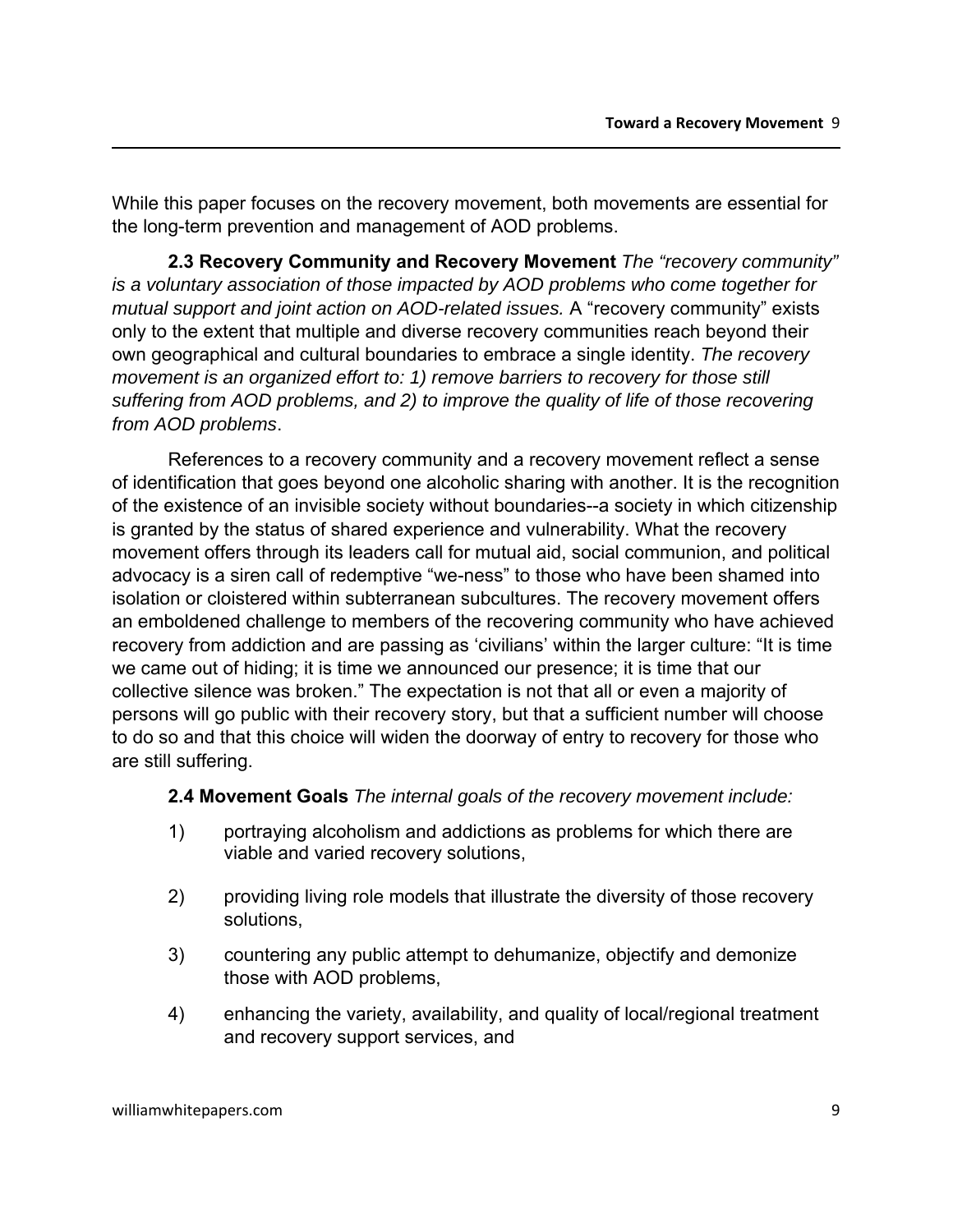5) removing environmental barriers to recovery, including the promotion of laws and social policies that reduce AOD problems and support recovery for those afflicted with AOD problems.

The modern alcoholism movement focused on changing what people believed: their perceptions and attitudes toward alcoholics. Its focus was on reducing stigma. Movement leadership believed that improved care for the alcoholic would inevitably flow from the removal of such stigma. For the new recovery movement, reducing stigma may be best viewed as a peripheral by-product rather than a central goal of the movement. The goals instead would be best focused on what we want people (represented collectively as communities, states and the nation) to do. Such goals might include advocacy to:

- stop punishing and incarcerating people for what is essentially their status as addicts,
- create physical and psychological space in communities where recovery can occur,
- support research that will contribute to improved recovery outcomes, and
- remove barriers of discrimination against, and enhance opportunities for, recovering people seeking to re-enter productive roles in their communities.

**2.5 Distinguishing Treatment and Recovery** There are enormous differences between professionally-directed treatment institutions and mutual aid societies, just as there are enormous differences in what constitutes "treatment" and what constitutes "recovery." A corollary of the proclamation that recovery is a reality is the recognition that professionally-directed addiction treatment may or may not be a factor in such recoveries and, where treatment does play a role, it is an important but quite timeproscribed part of the larger, more complex, and more enduring process of recovery. Treatment was birthed as an adjunct to recovery, but, as treatment grew in size and status, it defined recovery as an adjunct of itself. The original perspective needs to be recaptured. Treatment institutions need to once again become servants of the larger recovery process and the community in which that recovery is nested and sustained. *Treatment is best considered, not as the first line of response to addiction, but a final safety net to help heal the community's most incapacitated members. The first avenue for problem resolution should be structures that are natural, local, non-hierarchical and non-commercialized*.

williamwhitepapers.com 3.10 *The interests and agendas of the recovery community and the treatment field overlap but are not the same*. Strong, highly organized constituencies of recovering people are not necessarily in the best interests of professionally-directed treatment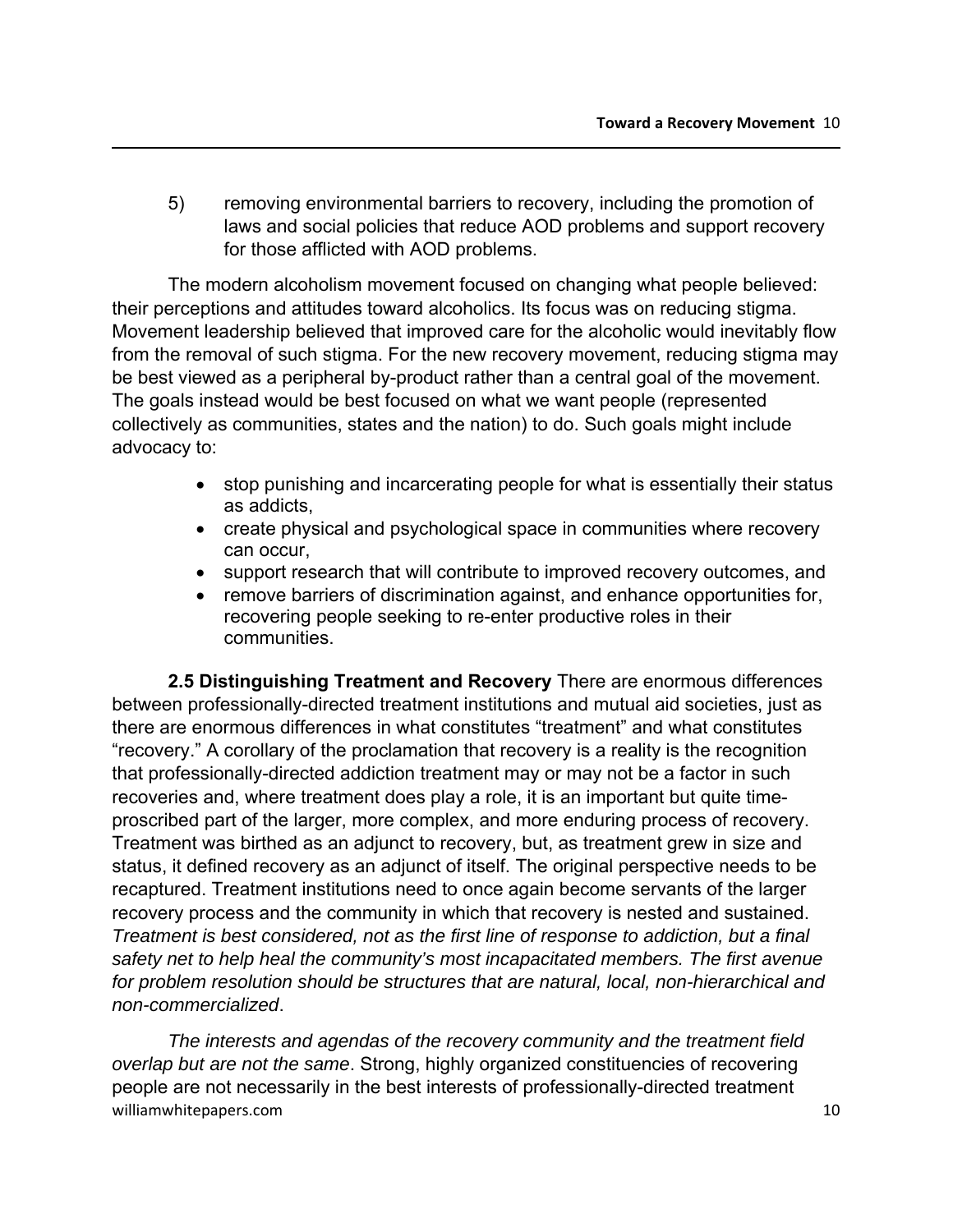institutions. Recovery constituencies are as likely to be critics as they are supporters of institution-based treatment. Members of recovery advocacy group, perhaps more than anyone, know the excesses and inadequacies of treatment institutions. Recovery advocacy groups will demand that the relationship between treatment professionals and their clients shift from its traditional hierarchical nature to that of a more respectful partnership in which clients have significantly enhanced rights and powers. Recovery advocacy groups will demand that the voices of addicted and recovering people be heard by treatment professionals and not discounted as "their diseases talking." These groups will advocate that treatment become more accessible, affordable, familycentered and effective, and they will confront exploitive or disrespectful treatment practices. The respective interests of the recovery movement and the treatment movement will also create tension over the question of whether resources should be allocated for treatment services or allocated for a broader range of recovery support services.

*Recovery support services are services aimed at removing barriers and opening natural pathways to addiction recovery.* Such services include transitional housing, recovery homes, day care to increase access to support meetings, sobriety-conducive employment, educational access, debt management and budget counseling, sober fellowship, as well as traditionally defined treatment services. The overall goals are to remove barriers to recovery and to create positive space (sober sanctuary) where recovery can grow. *Professionally-directed treatment services are not the same as the broader umbrella of recovery support services. Indigenous people who lack professional training should not be involved in the former, while the latter may be best designed and delivered by the recovery community. Those providing treatment services and those providing recovery support services play different but complementary roles in the longterm recovery process.* 

**2.6 Distinguishing Mutual Aid, Treatment and Advocacy** Mutual support, professional treatment and social advocacy constitute different but related functions. Mutual aid and treatment seek the transformation of the individual and the family, either within indigenous or professionalized support structures; advocacy seeks the transformation of the community environment.

The recovery community is one in which service is highly valued--one in which the stability of one's own sobriety is measured not by what one possesses but by what one gives away. Advocacy for recovering people is like making a  $12<sup>th</sup>$  step call on a whole community or culture. It is a way to move recovery from the level of personal redemption to the level of social justice--a way of carrying experience, strength and hope to a whole community. The focus of advocacy is to assure that the cultural forces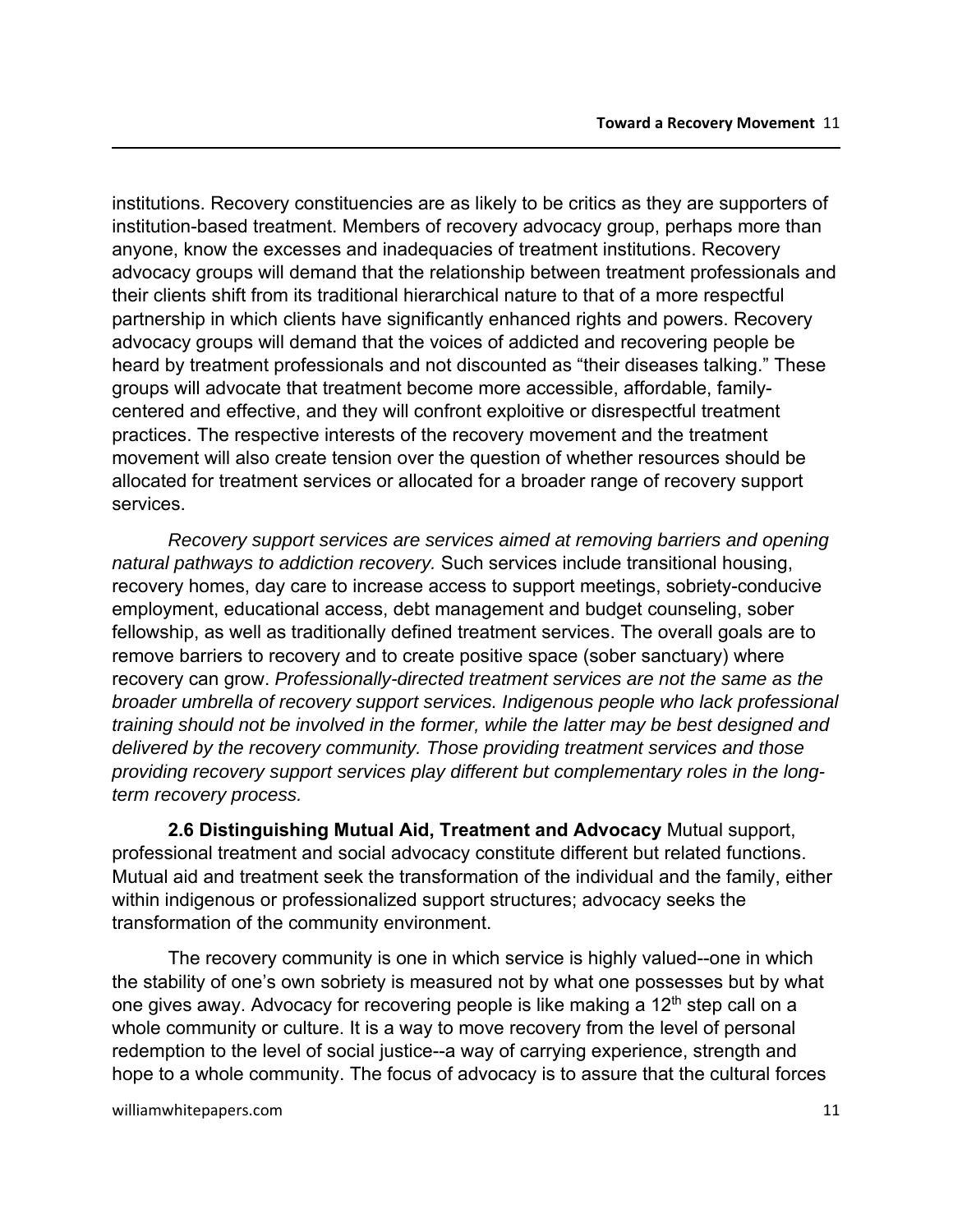inhibiting addiction and promoting recovery outweigh those conditions within which addiction flourishes.

The functions of social advocacy and mutual aid rarely co-exist successfully within the same organization. Addiction recovery mutual aid societies have been mortally wounded by their involvement in operating treatment institutions or becoming ensnared in the political and, sometimes, religious conflict that often surrounds policy advocacy movements. The Washingtonians (1840s), the fraternal temperance societies (mid-1800s) and the reform clubs (1870s-1880s) are merely the earliest examples of the risk of such disruptive influences. When mutual aid groups get involved in broad public policy debates, they face two threats: 1) being torn apart by ideological schisms, and 2) being hijacked by larger, more powerful institutions or movements. *Co-mingling mutual aid and policy advocacy functions usually creates an organization that will either perform both functions poorly or sacrifice one function for the other. It is usually best to separate the service functions of mutual support, professionally-directed treatment, and social policy advocacy into separate agencies (or at least separate organizational units), but there are exceptions to this rule.*

**2.7 Cultural Revitalization** *For a besieged people (community), personal recovery may be inseparable from the broader issues of social policy advocacy and cultural revitalization.* Colonization, cultural dispossession and the resulting social, family, and personal disorganization heighten vulnerability for AOD problems. Cultural revitalization and cultural repossession provide an antidote to such disorganization and a potential pathway out of addiction. Where viable, indigenous spiritual and healing practices and cultural prescriptions for abstinence need to be embraced within the larger umbrella of recovery support services. (See Williams, 1992 for a vivid example of such indigenous resources in one African-American community.)

*Within disempowered communities, addiction and recovery may need to be framed in their political, economic and cultural contexts.* Here, one's recovery is more than a personal act and may need to personally and culturally understood as such. Organizations advocating only a political framework of recovery (e.g., depictions of alcohol as a tool of genocide and recovery as a refusal to participate in that genocide), however, have rarely been able to sustain themselves over time, and their members themselves have been quite vulnerable to problems of addiction (See Hilliard and Cole, 1993). Disempowered communities require a balance between personal, political, religious, and professional frameworks of recovery, and the nature of that balance (which component is emphasized) may need to evolve over time. As groups/communities achieve revitalization, more personal and less politicized frameworks of recovery become prominent.

williamwhitepapers.com 3.12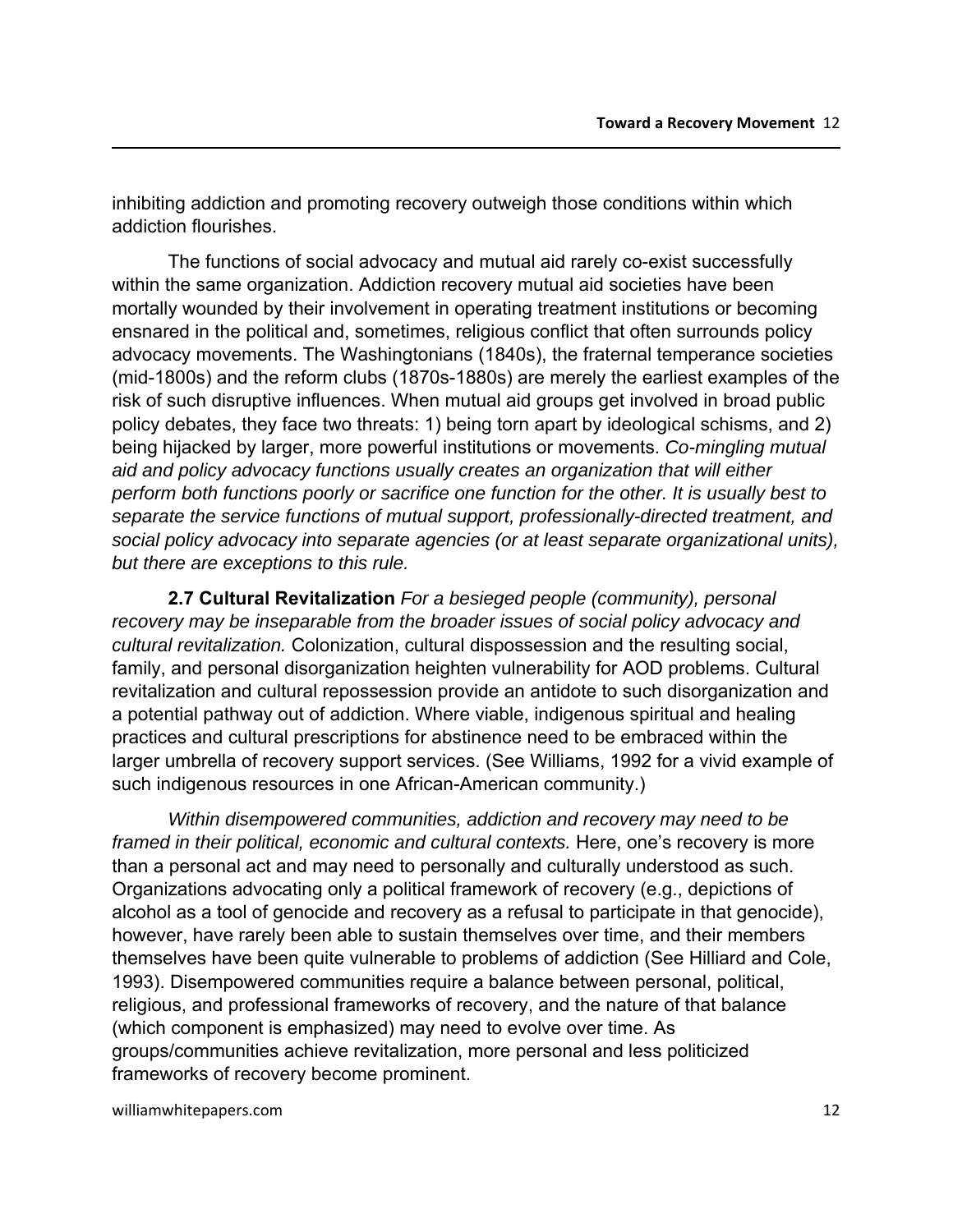**2.8 Concepts that "Work"** *To be successful, the core concepts of recovery advocacy movements must "work" at personal, professional, community and cultural levels.* They must provide ideas, language, and ritualized experiences that are personally redemptive for those who devote their energies as the soldiers of this movement and to those who are still seeking a way out of their entrapment in alcohol and other drug-related problems. Recovery advocacy movements need to also work at a professional level by changing the way that professional caretakers perceive and respond to addiction and addicts, and by changing the value that society attaches to those who devote their lives to helping resolve such problems. Recovery advocacy movements need to also work at community and cultural levels to define who has ownership of alcohol and other drug problems and how such problems are to be managed. The historical intractability of alcohol and other drug problems suggest that cultural ownership of these problems is inherently unstable (Room, 1978).

**2.9 New Kinetic Ideas** To alter public opinion, *successful movements condense complex ideas and needs into easily digestible slogans. Once these have achieved broad social acceptance, they may need to be de-constructed for the movement to move toward full maturity.* Where such maxims become concretized and reified, the movement sets itself up for a future ideological backlash. A most recent example of this can be seen in how the over-simplification and reification of the disease concept of alcoholism set the stage for a subsequent scientific backlash against this idea. Dwight Anderson and Marty Mann, who defined the core ideas of the modern alcoholism movement in the early 1940s, characterized such ideas as "kinetic" for their potential ability to move people and incite change within major cultural institutions. Their kinetic ideas focused on the nature of alcoholism (as a treatable disease), the nature of the alcoholic (able to be helped and worthy of being helped), and the physical and social consequences of alcoholism (the status of alcoholism as a major public health problem) (Anderson, 1942; Mann, 1944). Developmentally, *it is time to shift the focus of this enduring advocacy movement from the nature of addiction to the reality of recovery.*  The "kinetic" ideas for this new movement need to shift from a focus on pathology to a focus on the potential for recovery at the levels of the person, the family, the neighborhood and the community. This new focus will not be on the problems that alcohol and other drug use inflicts on a community but on the problems recovery removes from the community and what recovery positively contributes to the life of the community. The recovery movement will need to formulate and introduce a new set of kinetic ideas to guide its education and advocacy work. I believe that the following ideas will become central to this new movement.

1. *Addiction recovery is a reality*.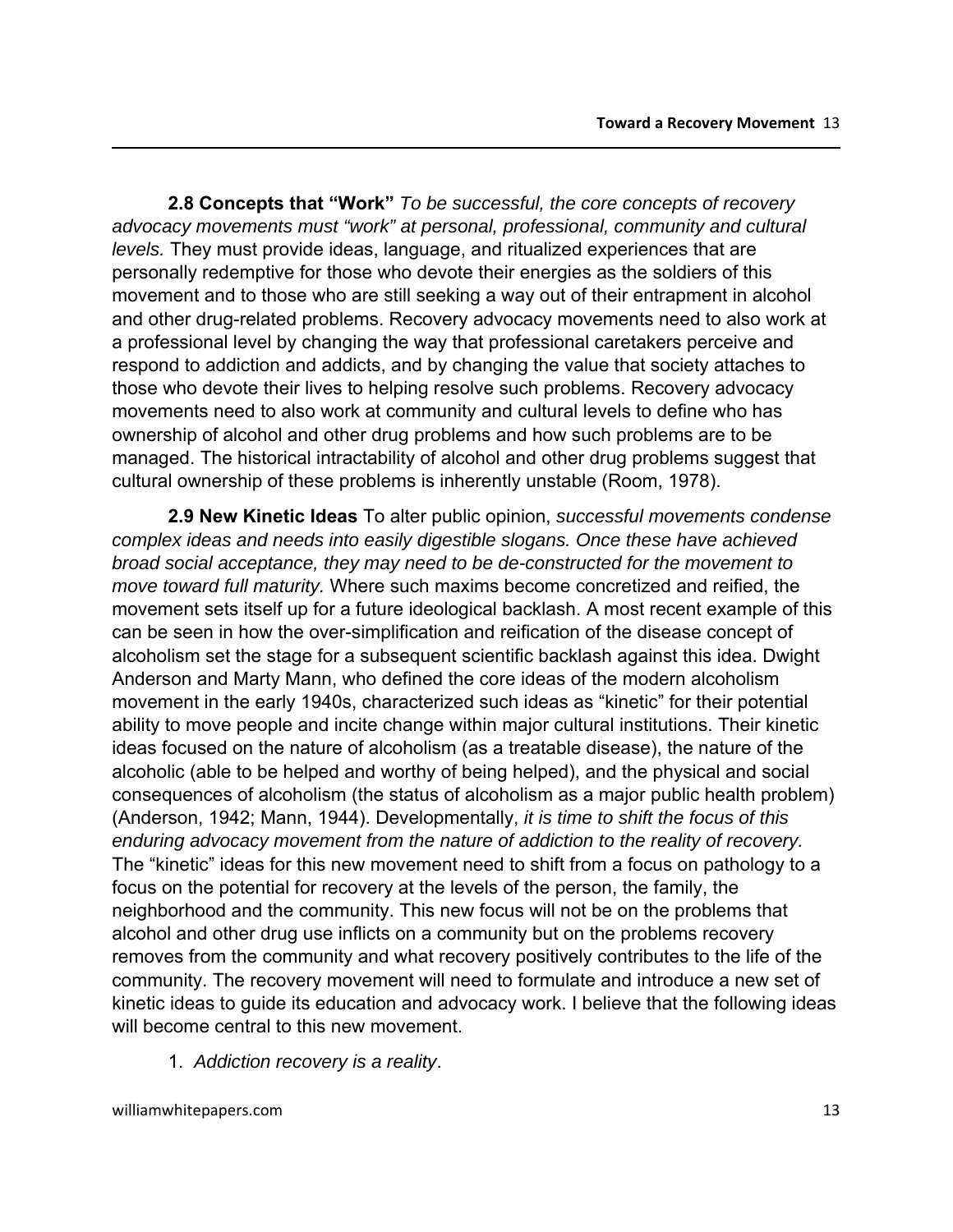- 2. *There are many paths to recovery.*
- 3. *Recovery flourishes in supportive communities*.
- 4. *Recovery is a voluntary process*.

5. *Recovering and recovered people are part of the solution; recovery gives back what addiction has taken.* 

*2.9.1. Addiction recovery is a reality* for individuals, families, neighborhoods, and communities. The recovery movement will need to underscore this reality with faces, with stories, with numbers. It is time we introduced the community and the culture to hundreds of thousands of people in long-term recovery from addiction.

*2.9.2 There are many paths to recovery* that are reflected in different structures and styles of recovery. In 1944, AA-cofounder Bill Wilson, responding to queries about why a story of "solo recovery" had appeared in the *A.A. Grapevine*, stated a simple but widely ignored truth: "the roads to recovery are many" (Wilson, 1944). These paths mirror the considerable diversity in the etiology, onset, course and outcome of alcohol and other drug problems. The recovery movement needs to celebrate the growing variety of structures and styles through which individuals are permanently resolving these problems.

The expanding varieties of recovery experiences are reflected in the growing diversity of AA/NA and other Twelve Step group experience (Kurtz, 1999), the proliferation of mutual aid adjuncts and alternatives to AA/NA, a proliferation of religious and culture frameworks of recovery, as well as many emerging styles of "solo recovery."2 The images that project from this movement into the wider society need to mirror the growing diversity of the culture of recovery. AA, NA, CA, WFS, SOS, RR and MM are a patchwork of organizations who differ markedly in their philosophies about the source and solution to AOD problems, but who share an enduring optimism about the potential for permanent resolution of such problems. Rather than fight with each other over THE right way to recover, it is time to acknowledge what anyone with any observational skills and common sense has known for a long time: *people with myriad patterns and circumstances surrounding their problematic relationships with alcohol and* 

<sup>&</sup>lt;sup>2</sup>"Solo recovery" (also described by this author as an "acultural style" of recovery, White, 1996) involves pursuing recovery from addiction without on‐going relationships with formal addiction treatment, mutual aid structures, or significant support from other people in recovery.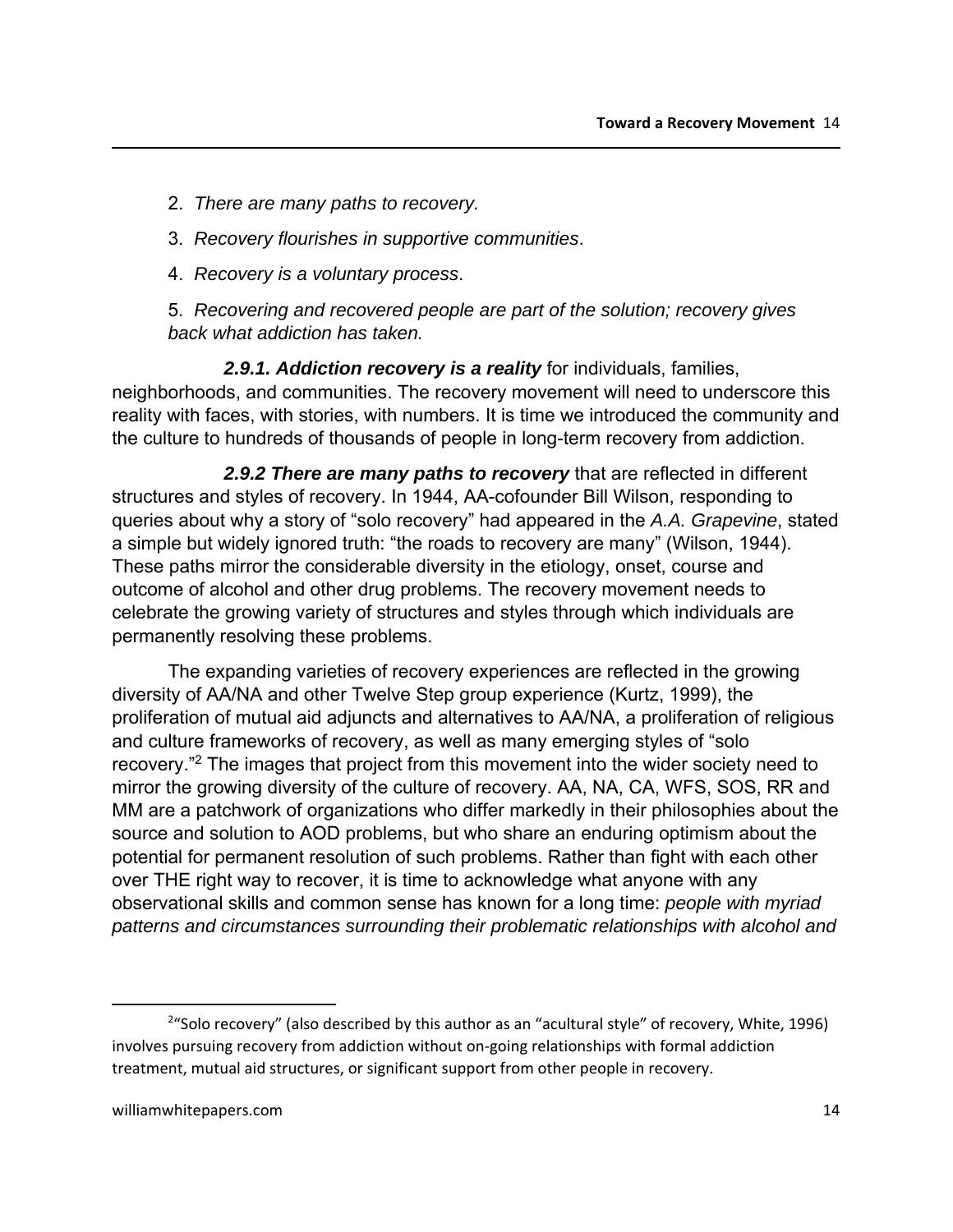*other drugs are finding diverse ways to initiate and sustain their resolution of these problems. It is time we celebrated the growing pluralism of the culture of recovery.*

**2.9.3** *Recovery flourishes in supportive communities* (that create space for recovery to grow). Major agendas for the recovery movement includes helping create space within communities where recovery can blossom and to then nourishing and celebrating these local recovery communities.

*When we speak of "recovery community," these qualities take on added significance because of the shared wounds its members bring to their membership in this community. It is here that those who have never experienced sanctuary often discover a place where they feel physically and psychologically safe for the first time. Here one is accepted not in spite of one's imperfectness but because of the very nature of that imperfectness. It is here that, in discovering one's self in the stories of others, people discover both themselves and a "narrative community" whose members not only exchange their stories but possess a "shared story." Within such a community, one can find a deep sense of fit--a sense of finally discovering and connecting to the whole of which one is a*  part. The recovery community is a place where shared pain and hope can be *woven by its members into life-saving stories whose mutual exchange is more akin to communion than communication.3 This sanctuary of the estranged fills spiritual as well as physical space. It is a place of refuge, refreshment and renewal. It is a place that defies commercialization--a place whose most important assets are not for sale* (White, 2000d)

Recovery advocacy is not an advocacy for special treatment but an advocacy for justice: equitable access to health and social services and freedom from discrimination. Recovery flourishes in communities that value justice.

**2.9.4** *Recovery is a voluntary process***.** Those addicted to alcohol and other drugs have all manners of coercive influences that challenge their continued AOD use. Natural coercion of the addict (the push forces that propel the addict toward a recovery process) come from the natural and accumulating consequences of addiction applied by those whose lives are impacted by the addict's behavior. *The world will deliver sufficient pain and threat to the door of the addict; the role of the recovery community is to deliver to the addict a message of experienced-based hope.* It is not the

<sup>3</sup> Kurtz, E. (1997a). Spirituality Workshop. Presented January 10‐12, Little Rock, Arkansas; Kurtz, E. (1997b). Story, Memory and Identity. Presented at University of Chicago SSA Professional Development Program, October 31.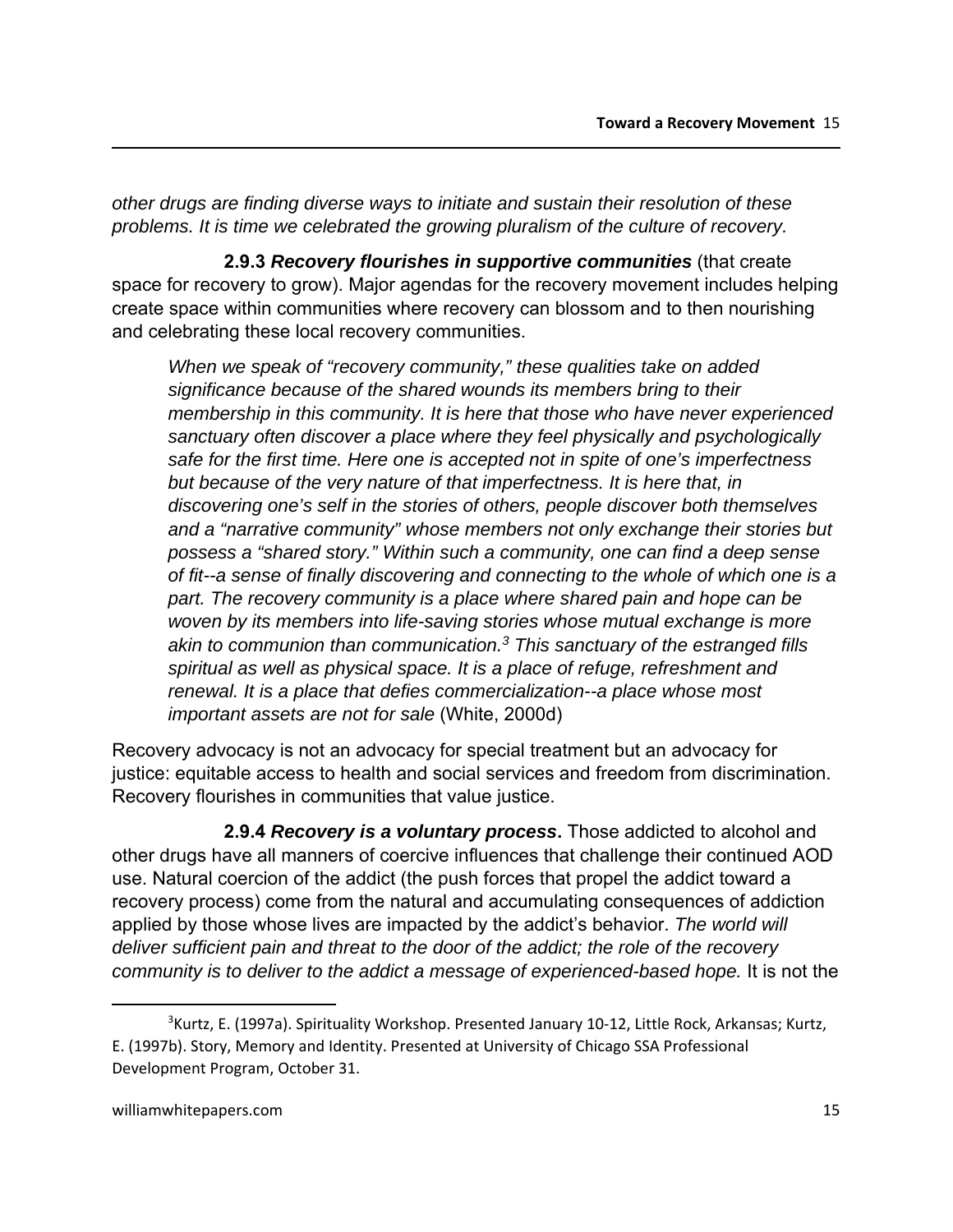role of the recovery community to be the agent of such coercion. While treatment and exposure to mutual aid groups can be coerced, enduring recovery comes finally only through choice. Recovery involves the resurrection of the will and (for most people) a mobilization of resources beyond the self. The role of the recovery community is to create a welcoming sanctuary (a pull force) where the coerced can find, not an agent of punishment, but an agent of hope. Coerced recovery is an oxymoron; one cannot be forced to be free.

**2.9.5** *Recovering and recovered people are part of the solution* (to alcohol and other drug problems). *Recovery opens opportunities to give back what addiction has taken* (from individuals, families, neighborhoods, and communities). There is a profound sense of justice in the universe. If you disturb that balance, you take on a debt of obligation to restore it. Recovery takes a community's historical deficits and turns them into assets by challenging those in recovery to accept the mantles of restitution and service.

Recovering addicts repay their debt to the community through acts of restitution, by returning to productive roles in their families and workplaces, and by putting resources into the community rather than taking resources out of the community. The recovery movement offers the challenge of redemptive service: "You have been part of the problem; now be part of the solution!"

The service mantle offered by the recovery community can be actualized in many forms, but one potentially controversial form is that of breaking public silence and taking the act of advocacy public. The recovery movement offers a challenging invitation: "If you have found recovery, consider giving the community your story as an instrument of hope and healing. If you have been blessed by resources that helped you find and sustain recovery, then join the fight to expand those resources for those who are still suffering." The key in this is personal choice: the right of each recovering person to determine if, when, and at what level of detail their recovery story is shared. Recovering people bring quite different individual circumstances to this question and affiliation with divergent support structures. The recovery movement will need to be exceptionally tolerant of individual choice regarding public disclosure of recovery decisions as it seeks its overall goal of creating hope for recovery and creating visible pathways of entry into recovery. Public self-disclosure of one's story is just one of a broad spectrum of gifts recovering people can offer to this movement.

**2.10 The Cost of Recovery** While there is legitimate concern about the skyrocketing costs of acute episodes of addiction treatment, "the vast majority of people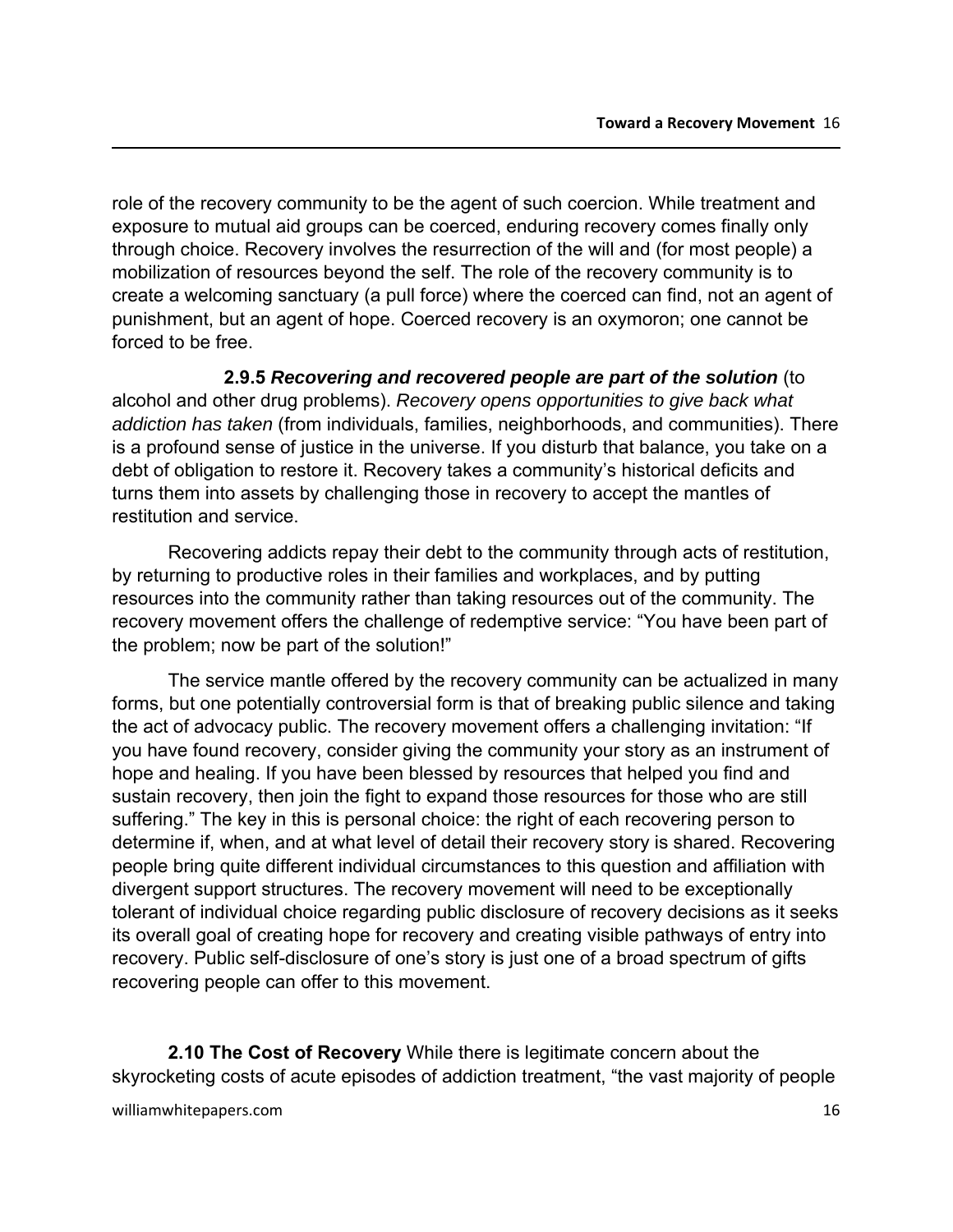in recovery manage the chronic and recurring nature of their disease at no cost to the taxpayer or the health care system" (Gertig, 1997). The successful management of long-term addiction recovery exacts fewer costs than the management of almost any other chronic disorder. The most important elements of sustained recovery--the commitment of self and the support from family, friends, and other recovering people- come without a price tag, and it is the nurturance and mobilization of those elements that are the primary mission of the new recovery movement.

**2.11 Redefining Recovery** The varieties of recovery experience call for this new movement to contemplate the very definition of recovery and sobriety. "Recovery" can entail a complete elimination of AOD use and AOD problems AND it can also entail a significant reduction in such use and problems. Recovery from addiction, like recovery from other serious medical disorders, can involve patterns of full or partial remission. AA recognized this continuum of outcomes from its inception; it was one of the first alcoholic mutual aid societies that did not threaten to expel members who relapsed. AA asked not for perfection but for progress; the requirement for membership was defined not as the achievement of permanent sobriety but a "desire to stop drinking." Recovery is the process of bringing alcohol and drug problems into a state of stable remission. From individual to individual, that process may require many diverse strategies and steps. As the recovery movement seeks to define the boundaries of recovery, it will need to address many potentially contentious issues: Can and should harm reduction activities play a contributing role (e.g., information. engagement) in this long-term process of recovery? Should individuals who have been long stabilized on methadone be welcomed with full status into this recovery community? The long-term fate of this movement may hinge on its ability to tolerate differences and tolerate boundary ambiguity while forsaking calls to create a closed club whose exclusiveness would leave many suffering people refused entry at its doorway. Somewhere in this movement's maturation, a message of unification needs to be extended that psychologically and socially links the growing number of recovery groups and solo flyers into a community of shared experience that can transcend differences and allow it to speak powerfully on one issue: the very real hope for permanent recovery from addiction. It is crucial that a way be found to transcend the internalized shame that turns members of stigmatized groups upon each other in frenzies of mutual scapegoating. The most serious battles fought by this movement are best waged, not with each other, but with more formidable forces in the culture that seek to objectify, demonize and sequester all those with AOD problems.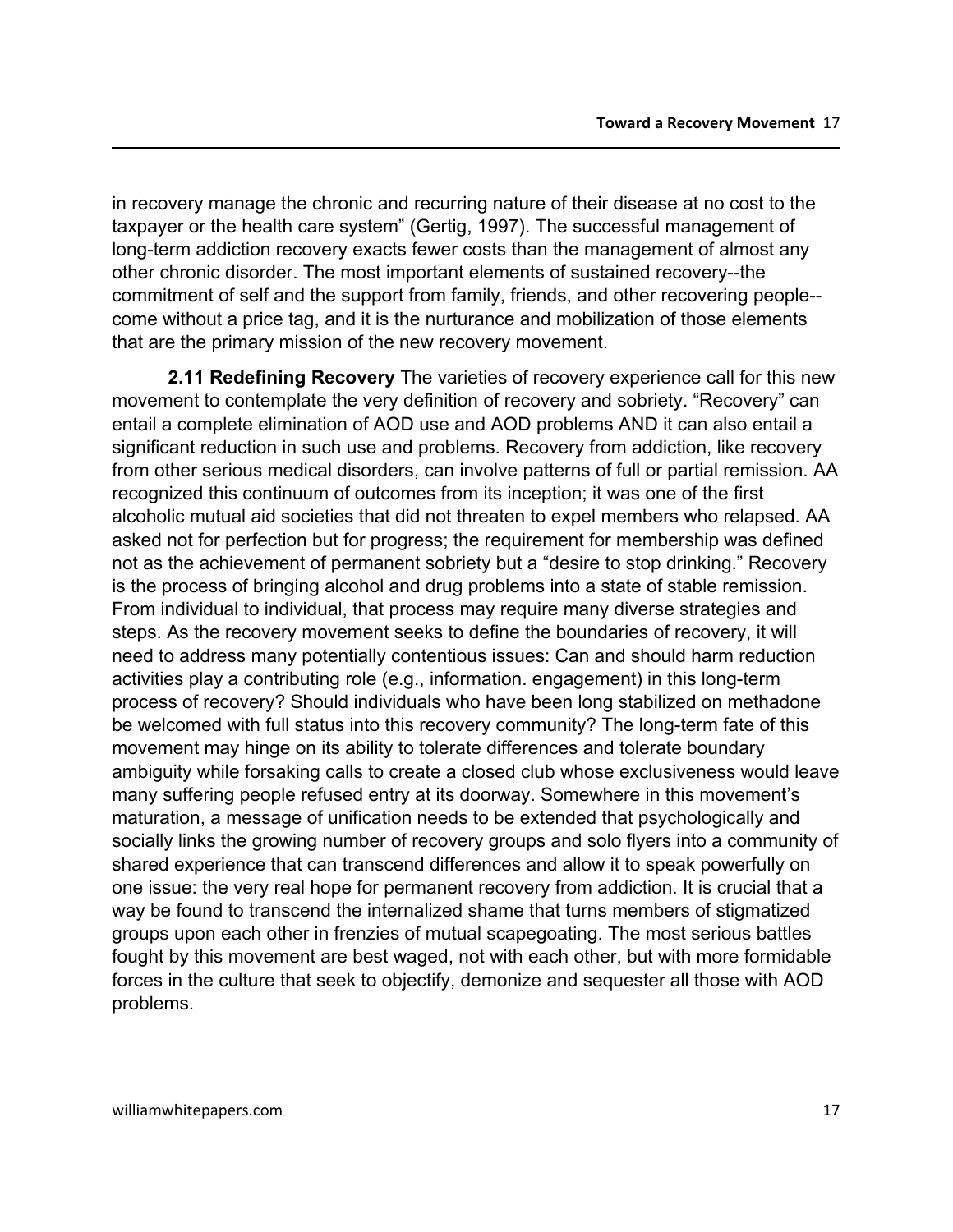**2.12 Models of Change** The current generation of recovery advocacy groups is among the first to utilize theoretical models of social change to guide their development of strategies and tactics, e.g., Ghandi, King, Alinsky, Freire. It is this generation of recovery advocacy groups that will, through their unique histories, reveal whether such models enhance outcomes or whether it is better to have a model evolve out of a particular local, historical and cultural context.

**2.13 Core Activities**. Seven activities constitute the heart of the recovery movement:

1) *Recovery Needs Assessment* (identifying recovery obstacles, evaluating existing treatment/recovery support structures, identifying needed recovery support services).

2) *Recovery Education* (lay and professional).

3) *Resource Development* (philanthropy, fund-raising, grant-writing assistance, volunteer recruitment, participation in service planning/evaluation structures).

4) *Recovery Resource Mobilization* (community organizing; operating/supporting centralized information and referral services serving as client advocates).

5) *Policy Advocacy* (federal, state, and local political advocacy regarding legislation, regulation, programming, funding).

6) *Recovery Celebration* (enhancing identity and cohesion of recovery community, making recovery visible in the community, putting human faces on recovery via major media outlets).

7) *Research* (supporting a recovery research agenda: see later discussion).

**2.14 Toward Realistic Images** The modern alcoholism movement took the humor out of "drunk jokes," conveyed the terrible toll that alcoholism takes on individuals, families and communities, and altered the image of the alcoholic from that of a skid row derelict, to one's next door neighbor, or one's own family member. Perhaps the apex of this destigmatization campaign came the moment that First Lady Betty Ford told the nation about her treatment for alcoholism and her continuing recovery. Her disclosure reflected a Camelot period in which people from all walks of life declared their recovery from alcoholism. But many of those images have disappeared as America has begun to restigmatize the alcoholic and the addict. Watching the instruments of popular media, one could rightly ask whether anyone goes to "rehab" other than celebrities caught in their latest indiscretion. Watching millionaire, celebrity athletes announcing their re-entry into a private treatment center following their latest failed drug

williamwhitepapers.com 38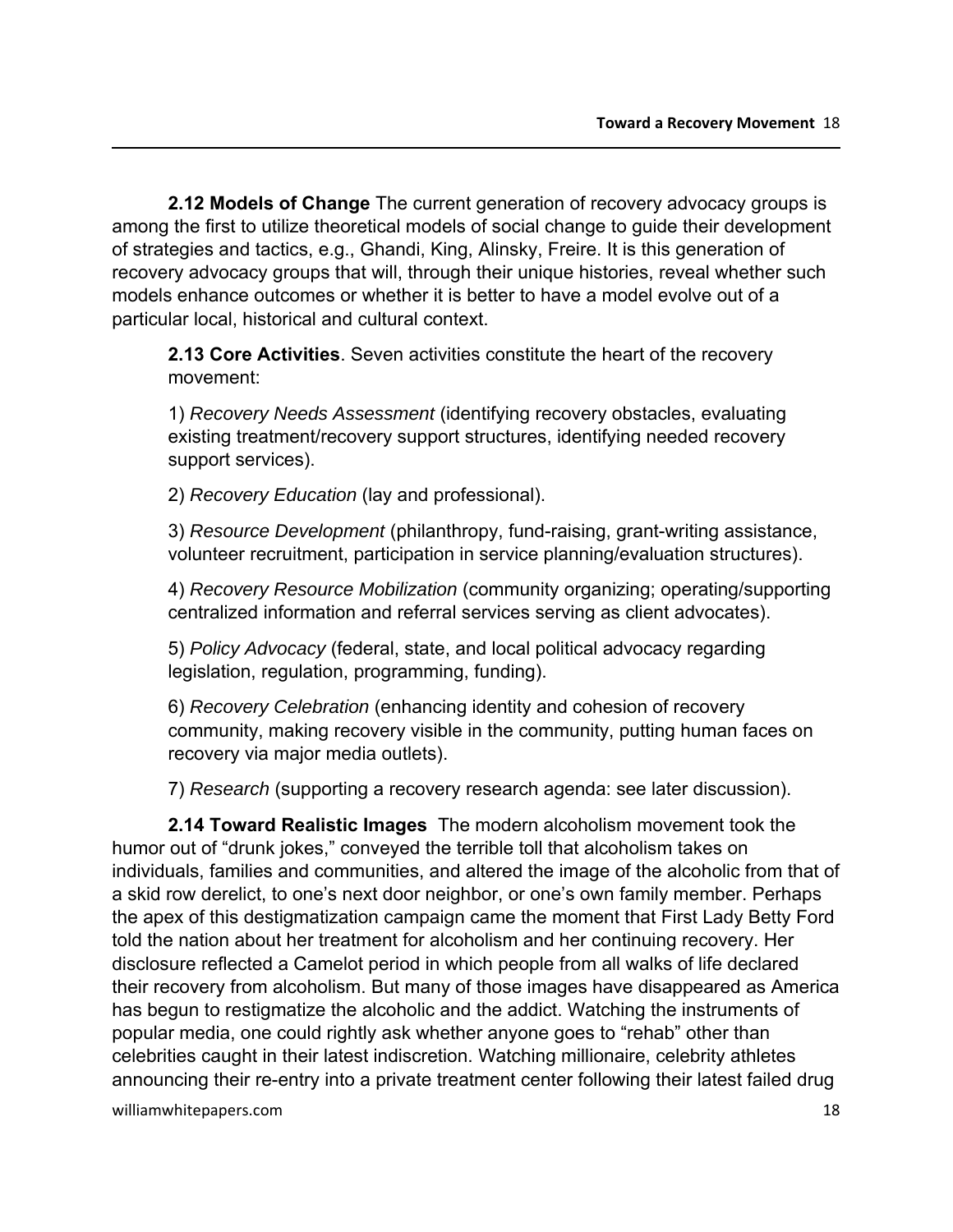test, one could rightly ask whether anyone every really recovers from addiction to alcohol or other drugs. The faces of barely sober addicts on television screens need to be replaced by the faces of people from all backgrounds who have survived addiction to live full lives. With no other disorder do we ask people in the earliest days of recovery to speak as if permanent recovery had already been achieved. It is not that the floundering, newly sober celebrity is not welcome in the culture of recovery; it is that portraying this person as the culture of recovery is a gross misrepresentation of reality. It is also a fact that thrusting individuals in the earliest stages of recovery into the limelight is to invite disaster for them as well as the movements they represent.

The focus needs to shift from the addiction, the addicted, and the barely sober, to those in sustained recovery. Attitudes toward cancer and people who experienced cancer weren't changed by portraying dramatic images of cancer's potential devastation—a fact too painfully known by most citizens. Nor were such attitudes changed by having people survive their acute treatment experiences. Attitudes changed when, as a culture, we reached a critical mass of visible people who had recovered from cancer and went on to live full lives.

*Superficial lip service that alcoholism is a disease will not change how the culture views the alcoholic if the reality of recovery is not brought into the direct experience of the citizenry.* The 19<sup>th</sup> century ribbon reform club movements (noted for the practice of recovering people wearing a ribbon on their clothing) were not only for mutual identification and support but a means of conveying hope to a larger community that enduring recovery was not only possible but a living reality.

**2.15 Accurate, Hopeful Language** *One of the challenges of the recovery movement will be how to reduce the stigma attached to a condition and those who suffer from it with a cultural language that is heavily laden with the stigma.* The movement will need to enter into serious debate about how to refer to those suffering from alcohol and other drug problems and how to refer to those who no longer experience such problems. The vogue in recent years, that many have attacked as superficial political correctness, is to replace labeling individuals as conditions or things ("the disabled," "chronics") with a less objectifying and stigmatizing "first person" language ("persons with disabilities," "persons suffering from severe and persistent mental illness").

williamwhitepapers.com 3.19 In the addiction recovery arena, two sets of language may be required--one for internal and one for external communications. Because mutual identification and linguistic candor are so much a part of the American culture of recovery, selfidentification using the terms "alcoholic" or "addict" possess utility as tools of personal change that will continue well into the future. I would, however, recommend that, at the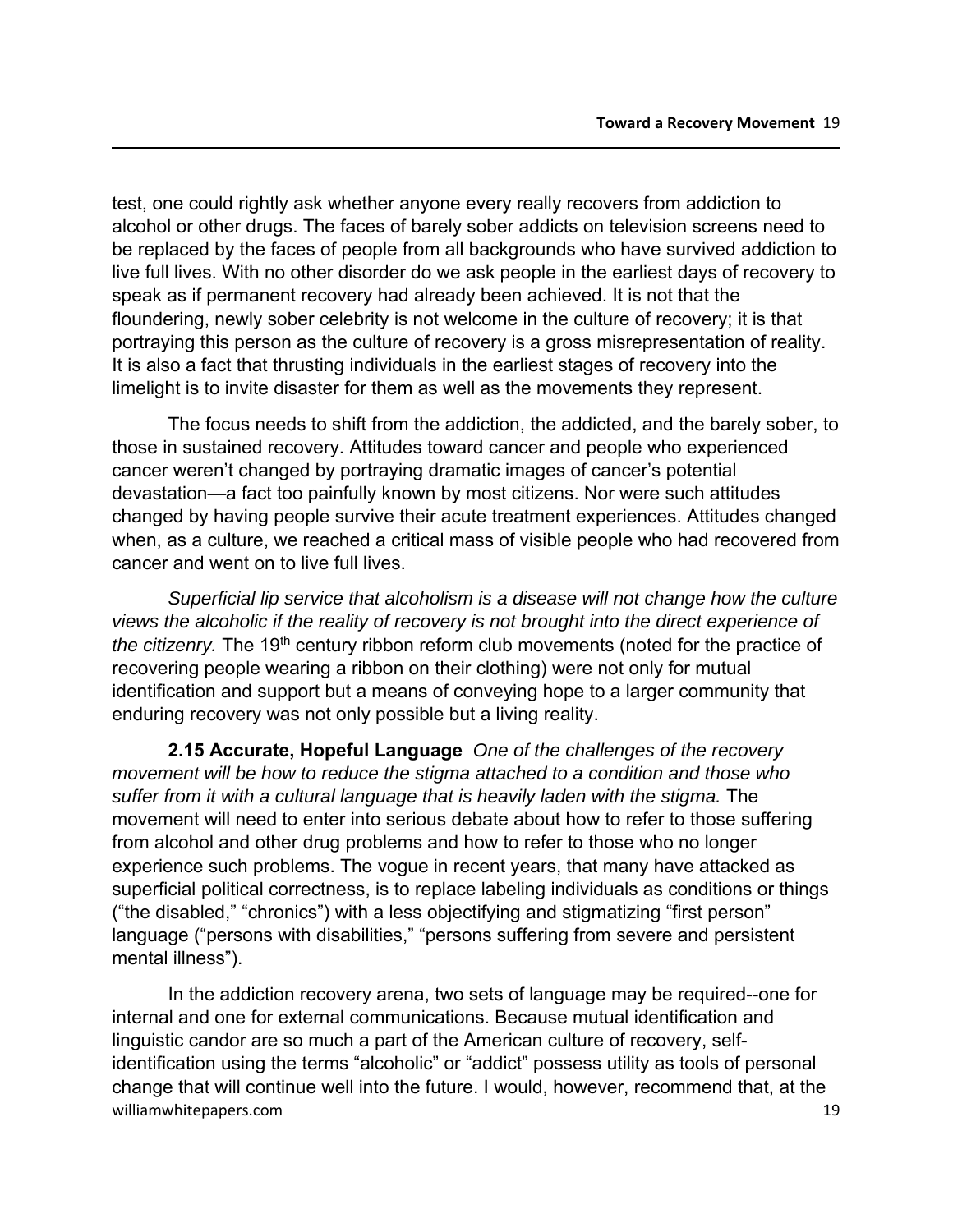level of public discourse, the terms "alcoholic" and "addict" be replaced with first person language ("person experiencing alcohol (drug)-related problems") that is less objectifying and socially stigmatizing. This would also provide a way to escape the cultural confusion over exactly who is and is not an alcoholic, and by doing so shift the focus from the technical application of this label to a focus on the precise consequences of alcohol and other drug use on users and those closest to them. If we continue to use the language of "addicts" and "alcoholics" (as I am prone to do after more than 30 years in the addiction treatment/recovery worlds), we might at least consider referring to "alcoholics in recovery" and "alcoholics not yet in recovery"--a way to signal the reality of the former and optimism for the latter.

There are also potential benefits of using multiple terms at the level of public and professional discourse that could convey the developmental stages of addiction recovery and the continuum of remission patterns. The terms "seeking recovery," "in recovery" and "recovering" could continue to be used to depict individuals who are making concerted efforts to remove destructive patterns of alcohol and other drug use from their lives, while the term "recovered" could be used to depict those who have achieved an extended (perhaps 5 years)<sup>4</sup> period of symptom remission.

**2.16 Transforming Existing Social Institutions** *To be successful, advocacy movements must engage primary cultural institutions.* The change induced by such movements must extend itself into and be anchored within the heart of society rather than being a superficial and potentially transient appendage to it. Like the alcoholism movement that preceded it, this new recovery movement must generate many smaller movements to carry its message of hope for recovery to the very heart of the culture and into the realms of media, government, law, medicine, business, education, religion, and entertainment. The concept of "recovery community" must be extended to the creation of micro-communities within neighborhoods, schools, churches, workplaces, and the courts.

**2.17 Movement Scope** Eventually, the new recovery movement will need to organize at local, state/regional, and national levels. We must build this movement within local recovering communities while building connecting tissue and forging an inclusive identity across these communities. Given the enormous diversity of local groups, both in terms of their membership composition and their primary foci, the national movement must be able to embrace groups with widely varying philosophies and agendas. The question of whether it is better to energize an existing national

<sup>&</sup>lt;sup>4</sup>The traditional time period to medically designate recovery from a potentially chronic disease.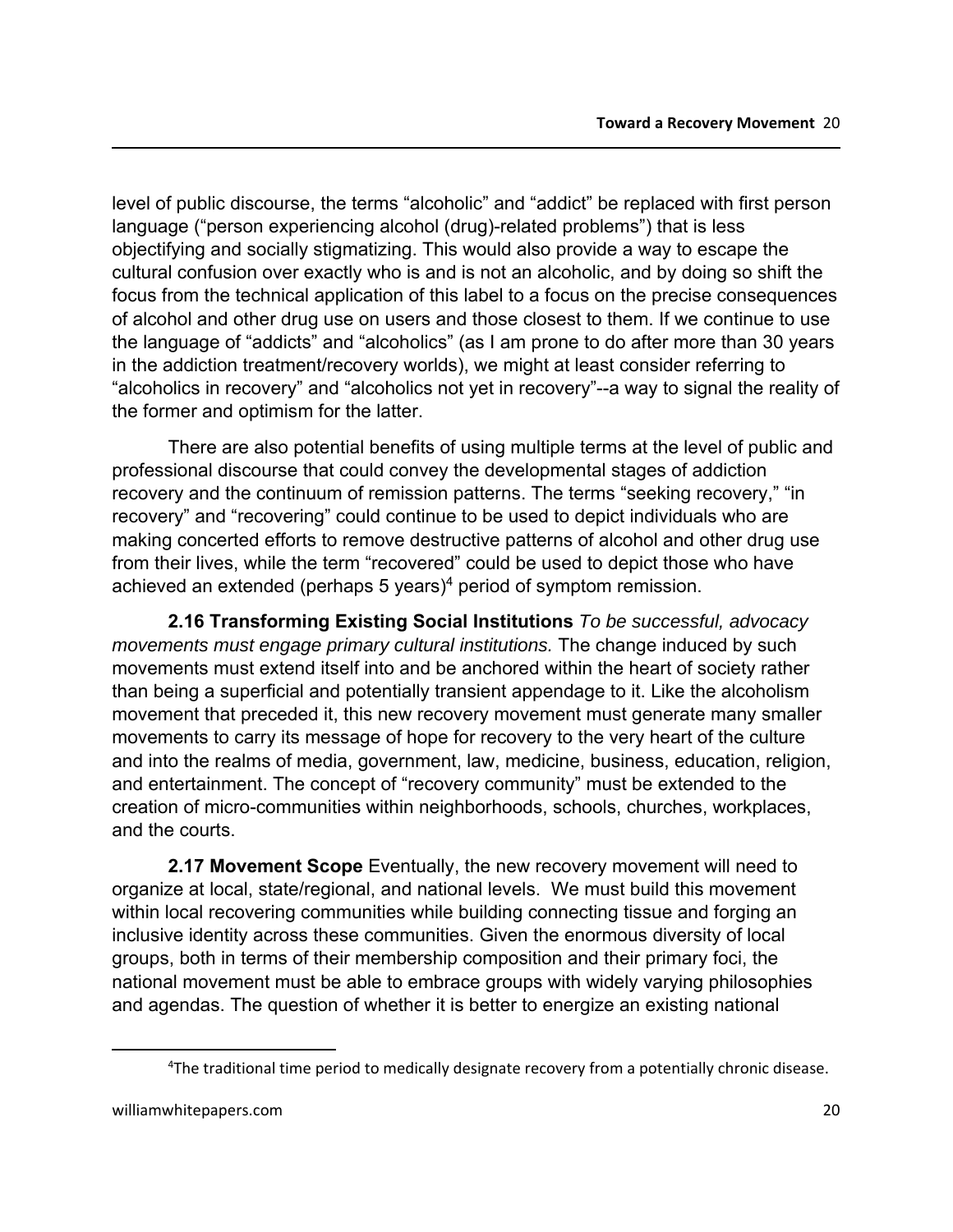organization with a compatible mission or create a new organization depends to a great extent on whether the existing organization can meet this challenge of inclusiveness.

#### **3.0 Movement Pitfalls**

Virtually every aspect of how an AOD-related advocacy movement is launched and sustained contains the seeds of that movement's success or demise. *The major pitfalls of AOD-related mutual aid and advocacy groups have included mission diversion, ill-conceived or ill-defined core ideas, ideological extremism, commercialization, professionalization, charismatic leadership, organizational isolation, external co-optation, premature and superficial success, and unmanageable growth or attrition.* What follows are some brief reflections on some of these pitfalls.

**3.1 Professionalization and Commercialization** *The twin threats of professionalization (preoccupation with power/status) and commercialization (preoccupation with money/property) have often proved fatal to advocacy movements.*  The professionalization of helping systems can inadvertently undermine indigenous supports for recovery, shift the focus of a movement from experienced knowledge to second-hand knowledge, and shift the service relationship from one that is enduring and reciprocal to one that is time-limited, hierarchical, and commercialized. In this transition toward professionalization, the functions of the movement are essentially commodified and privatized, risking a shift in focus from service to others to financial gain and achievement of professional status. John Gough and John Hawkins, the two most famous recovering Americans of the 19<sup>th</sup> century, abandoned their roles as indigenous leaders of alcoholic mutual aid societies to pursue careers as paid temperance lecturers. The best antidote against this pitfall is to make sure that the bulk of resources go to support service activities rather than property or personnel. The primary focus of the movement should remain on *voluntary action*. When moral entrepreneurs evolve into business entrepreneurs, the social movement that they started evolves into an industry that may lose touch with its historical mission. One wonders about the emotions of Harold Hughes, who after leading the battle to create federal funding for communitybased alcoholism treatment, later lamented the emergence and explosive growth of an "alcohol and drug abuse industrial complex."

In the transition between social movement and industry, some movements become social/commercial phenomenon marked by celebrity speakers, books, journals, audiotapes, and innumerable movement icons. There is nothing inherently wrong with such trappings; they characterize the most successful of movements. But there is a danger that the soul of a movement can be corrupted by the crass commercialism that often marks the shift from movement to pop cultural phenomenon. The proliferation of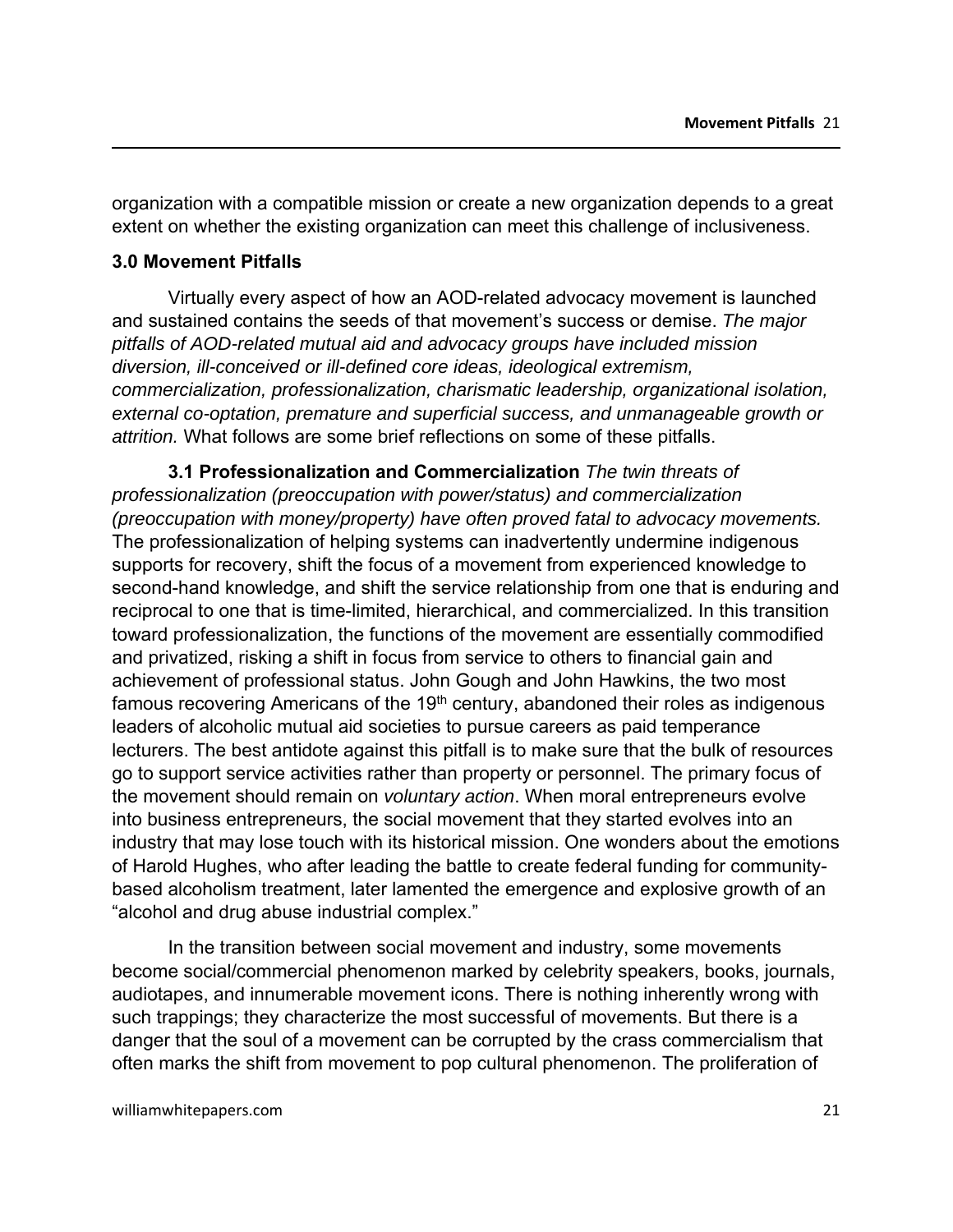such items in the 1980s led some to coin the term "recovery porn" to classify this genre of items whose intent was more one of making money than supporting recovery.

**3.2 Money and Movements** *It is better to have an unfunded or under-funded movement than to have a well-funded movement whose mission is corrupted by the source or level of that funding. It is better to have the inception of a movement postponed than to have that birth prematurely induced by money that deforms its subsequent development.* Strategies of financial support that work in the short run can sometimes undermine a movement in the long run. Movements can die from a lack of resources, but they can also die from the turmoil, restrictions, and diversions that resources can bring. To the new generation of grass roots advocacy organizations I would say:

Carefully heed the adage 'he who pays the piper picks the tune'; find your own voice and sing only your own song. Be aware of seeking funding from any source that changes, no matter how subtly, your thinking, your vocabulary, your mission, or your methods. Find a way to use money temperately to achieve your mission; money has no value and becomes destructive when it takes your "eyes off the prize." If you evolve into funded treatment agencies, you will have failed by professional absorption.

What happened to the advocacy organizations of the 1960s and 1970s was that they evolved into funded treatment and prevention agencies. They ceased being volunteerbased advocacy organizations and became professionally-directed service organizations. Rather than serving as a support to and as the conscience of the emerging treatment system, they became part of that system. In fulfilling an important unmet need, in stepping in to fill that void, they abandoned their original mission. Their organizations survived but their advocacy missions did not, and it was that failure that left a void of need that set the stage for the current re-emergence of advocacy agencies in the addiction/recovery arenas. Some of the most successful social movements that were able to bring together diverse constituencies behind a single goal then fragmented at the very time the success of that movement was imminent. *Dividing the "spoils of success" is one of the most precarious times for any social movement.* 

williamwhitepapers.com 22 **3.3 Lost Stewardship** When movements get institutionalized, there is often a progressive erosion in stewardship practices. Resources devoted directly to the mission in early stages get absorbed into organizational infrastructure and personal and/or professional enhancement in later stages. *The principle of stewardship demands that we monitor the resources that flow into and out of recovery movement organizations to assure that resources that once passed through the organization into the community, do not begin to remain in the organization.* The best test of whether we have remained true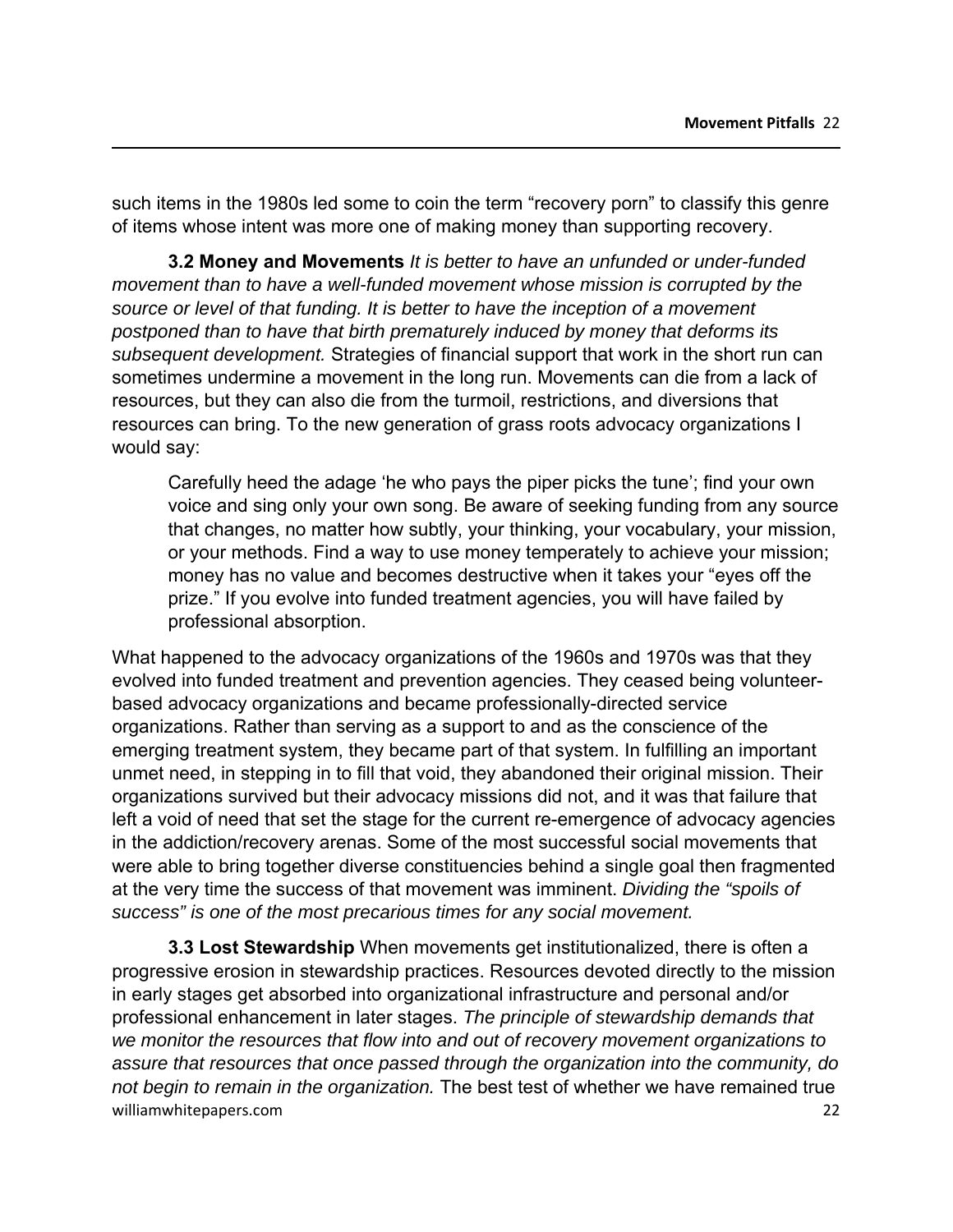to our founding mission is how we are expending our resources. Put simply, if you want to know the philosophy of a particular organization, don't read its vision or values statements, read its budget.

**3.4 Self-destruction by Implosion or Absorption** *The successes and potential vulnerabilities of mutual aid societies, treatment institutions, and social advocacy organizations often flow out of how they relate to the wider community.* The gravest dangers emerge from two excesses. The first is sustained isolation from the community, a stance that is often a precursor to cult-like extremism. Such isolation often results in stagnation and implosion, as can be seen in the histories of early (the New York State Inebriate Asylum) and modern (Synanon) treatment institutions. The opposite danger lies in such over-involvement in the community that the organization is vulnerable for colonization by more powerful forces. This risk of death by dilution, diffusion and cooptation can be seen in the histories of such groups as the Washingtonians and the Keeley Leagues.

Leaders of recovery advocacy movements need to cultivate the ability to anticipate and read changing cultural winds. *Effective recovery movement leaders carefully monitor changes in their operating environment and regularly ask, "What does this unfolding event and the culture's response to it reveal about the status of our mission and our methods?"*

**3.5 Premature Victory** (The Dangers of "Super Success") *There is danger that movements focusing on reducing stigma prematurely claim victory in the face of a positive media attention or sudden (but often superficial) shifts in public opinion. The fastest way to kill anything in America is to turn it into a superficial fad that dies from distortion and over-exposure.* The Washingtonians died, in part, from over-exposure, and one of the greatest threats to AA came in the 1970s and 1980s at the very time that the rehab/recovery fad was generating explosive growth in AA. The threat was that historical AA would be drowned in a sea of treatment psychobabble and commercialized recovery paraphernalia. *The most insidious death of the recovery movement could occur if the essence of that movement died while the illusion of its continued existence remained. This would be an invisible death--a death by value dilution and corruption*.

Cosmetic change can pacify a movement and lead to claims of premature victory. Such superficial change (tokenism) often masks the absence of fundamental change.

Social change is like personal change in that it involves the twin challenges of initiating change and then sustaining that change over time. Social change, like personal recovery, requires a maintenance program in order to avoid regression and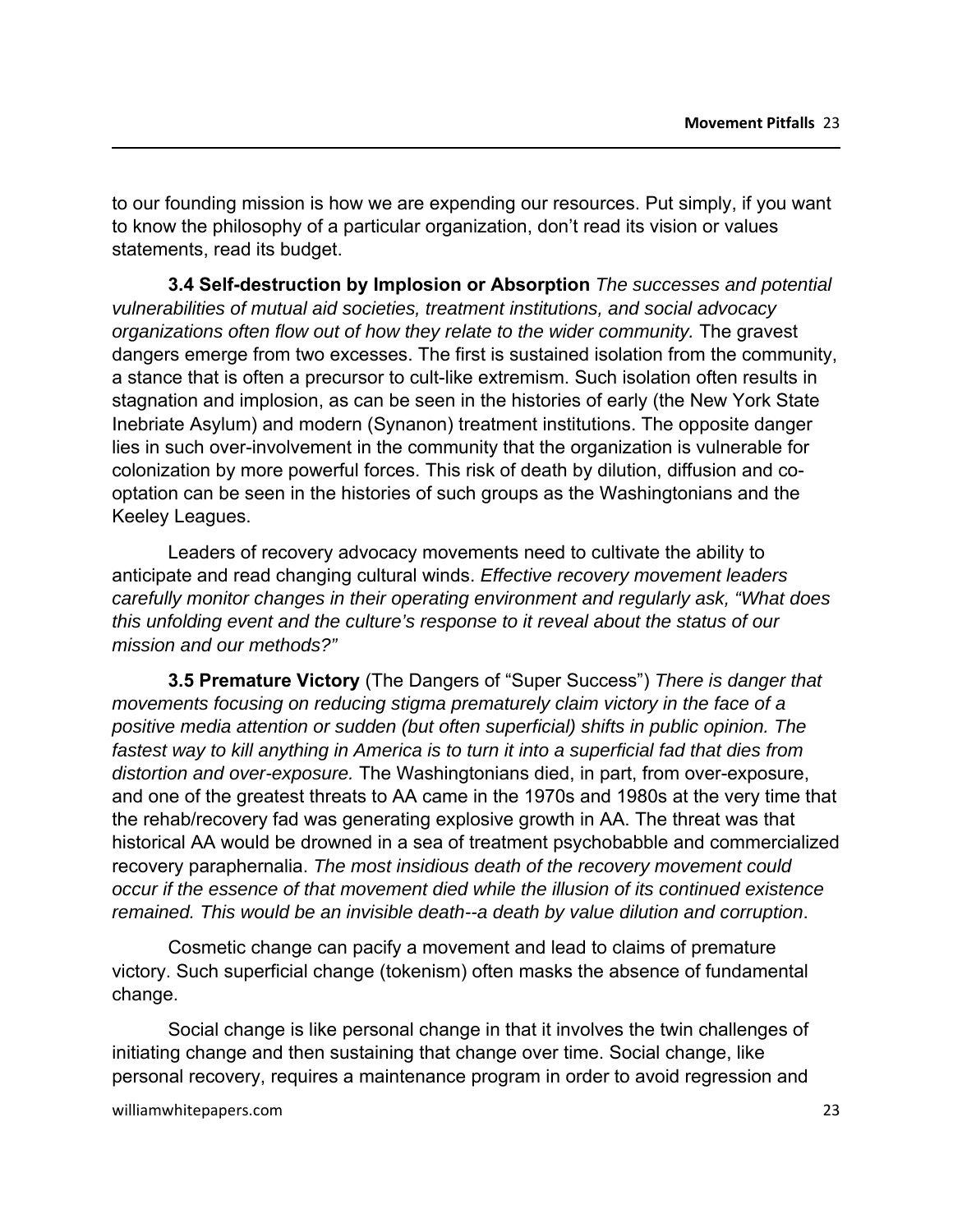relapse. It has been interesting to watch recovering people whose own transformation spans years of false starts and regressions get involved in advocacy and become impatient and angry at the slow pace of change in their communities. *Conversion experiences are rarer for communities than they are for individuals; social change often involves the same slow stages of change that so often mark the process of personal recovery.* 

**3.6 Mission Diffusion** *One of the most significant challenges of any advocacy movement is to maintain fidelity to its founding mission.* What looks like a natural extension of mission can turn out to be a fundamental diversion from mission. A movement initiated with a narrow agenda may absorb other agendas as it gains momentum; this agenda acquisition process can alter the character and future of the original movement. This is evident in the transformation of occupational alcoholism services into employee assistance services, then into behavioral risk management programs (the drug free workplace movement), and, more recently, into managed behavioral health and work life programs. These shifts created, not by intent but by consequence, a lost focus on recovery resources for addicted people. To avoid what will be innumerable temptations, *the recovery movement will have to find a way to clearly define and maintain its singleness of purposes and to avoid political and financial entanglements that could divert it from that purpose.* If these newly emerging advocacy organizations themselves become overly preoccupied with maintaining their own infrastructures or evolve into service agencies, they will have failed, as measured by fidelity to their founding mission.

**3.7 Methods and Mission** Social movements often go awry when their emerging methods conflict with their mission and core values. *The means used by movements to achieve their mission must be congruent with that mission.* Recovery movements must be, above all, grounded in recovery values: honesty, simplicity, humility, gratitude, and service.

**3.8 Stigma Close to Home** Organizations providing recovery support services will have to confront stigma from a most unexpected source--those who fund addictionrelated services. Representatives of funding organizations can exhibit such stigma via paternalistic judgements regarding what recovery-based organizations are capable of achieving. As the recovering community and its partners come together, the first task will be to explore how we act out the very stigma we are trying to remove in the larger society.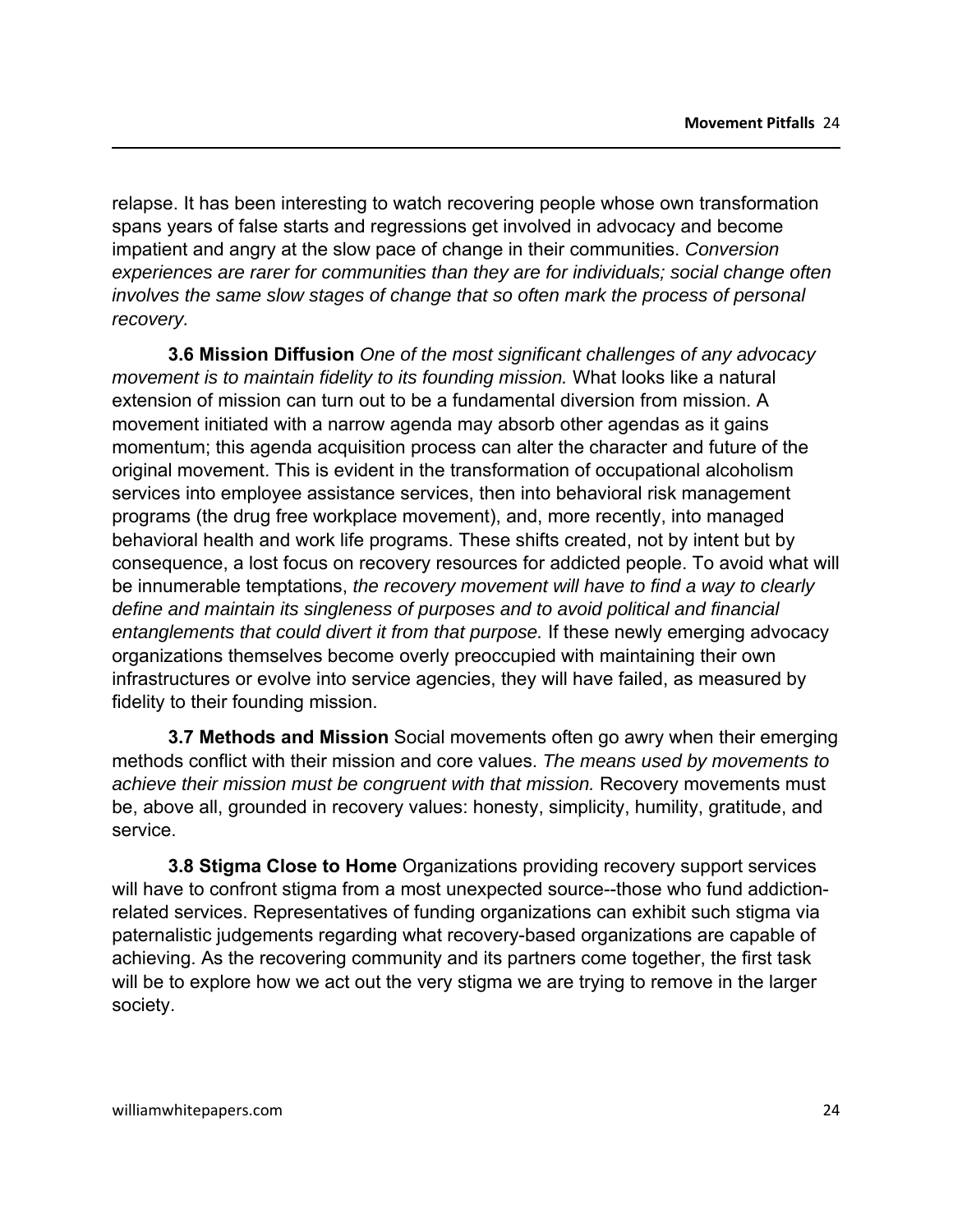**3.9 Scapegoating: Inclusion/Exclusion** Movements organized by and for individuals from socially stigmatized groups are prone to create exclusionary class structures regarding movement participation. This phenomena represents a type of "Stockholm Syndrome" through which traumatized victims mimic the behaviors of those who have controlled their fate. Exclusion, scapegoating and extrusion of particular groups of individuals, and intra-movement schisms and warfare are all ways that oppressed groups avoid confronting more powerful forces in the larger social/cultural environment. The "modern alcoholism movement" of the 1940s-1960s was to a great extent a movement whose aim was to make alcoholism a respectable disease for those who had already achieved recovery, particularly the elite who, without the stain of alcoholism, could resume their positions of cultural entitlement. Pecking orders of status based on drug of choice, support structure affiliation, style of recovery, treatment modality, and degree of recovery (defined quantitatively and qualitatively) have all served to divide the recovery community, as have issues of gender, race, and social class. *Before the recovery movement can confront stigma in the larger society, it must confront how that same stigma gets acted out as a destructive force inside the movement*. *Developing an inclusive recovery movement requires skills in cross-cultural communication, conflict resolution processes, and safe sanctuaries where healing and cross-cultural communication and relationship-building can occur*.

**3.10 Those Left Behind** *Movements that are created to advocate on behalf of the most disempowered often leave these very individuals behind as the focus of the movement seeks wider social acceptance*. To alter the image of the alcoholic/addict, there is a danger that those who come closest to the demonized caricature will be left behind in the wake of the movement's success. In emphasizing that the skid row alcoholic was only 5% of alcoholics, the skid row alcoholic (and the poor alcoholic, in general) was excluded from most of the treatment and recovery support services that marked the expansion of such services in the late 1970s and 1980s. The recovery movement will also have to guard against the process of inversion: shifting its primary focus from the needs of the still suffering (those not yet in recovery) to the needs of the stable (those who are in recovery).

williamwhitepapers.com 25 **3.11 Movement Coalitions** Successful social change movements bring together broad, multi-agenda coalitions who may support a single goal but then fragment into competing camps as success nears or is achieved. The future fate of some movements are set in the earliest formation stage of the movement when coalitions are created by parties whose long-term interests are incompatible, e.g., MADD and SADD accepting financial support from the alcohol industry. What many groups did not realize was that what presented itself as an opportunity to push the movement forward turned out to a source of mission corruption and a source of damage to the movement's image and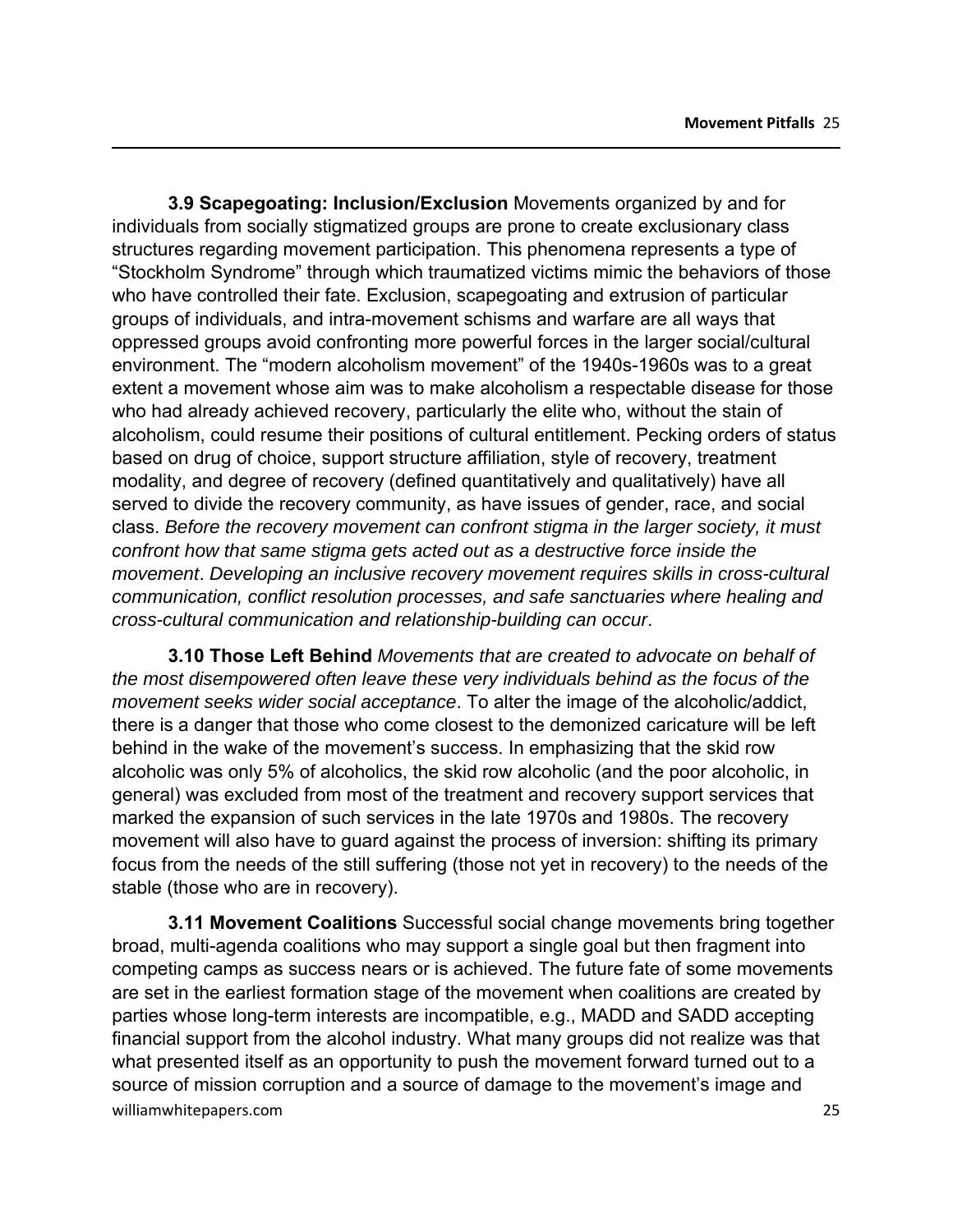credibility. *Compatibility of primary interests is an essential principle in creating effective social movement coalitions.* Successful movements bring together multiple stakeholders with diverse agendas while guarding against attacks from persons and institutions whose interests are threatened by the new movement. *As local recovery advocacy movements emerge, defining friends and enemies of the movement is not always easy. It is best not to enter into alliances until one's own organizational identity (mission, core values) has solidified.* 

**3.12 Developmental Stages** *There are predictable developmental stages in the life of AOD-related advocacy organizations.* The first challenges are for an organization or larger movement to get launched and then establish its niche within the alcohol and drug problems arena. At this point, the organization must compete with other AOD problem stakeholders in the marketplace of ideas and compete for resources and the public's attention. Fledgling movements must emulate the "little engine that could" by acting as if they are a movement until they become a movement.

Crucial developmental tasks during this period include the emergence of organizational leaders; the formulation of a viable organizational structure and decisionmaking processes; the codification of the mission, vision and core values; the emergence of core methods and activities; the creation of a resource development strategies; and the structuring or relationships with other organizations within and outside the AOD problem arena. The future success or failure of an organization is often shaped by how well these early tasks are managed.

To achieve maturity requires both time and the completion of other critical developmental tasks: resolving problems of charismatic leadership, addressing leadership development and succession, working out on-going questions regarding strategies and tactics, finding sufficient resources to sustain the organization and its core activities, and balancing the emotional needs of members with the demands for increased organizational efficiency. The most significant danger at this stage is the tendency of the movement to move toward professionalization and bureacratization. The risk is that the focus and passion that spawned the organization get lost in the shift in focus from why things are done and their effects to a preoccupation with how things are done.

Organizations and movements, like individuals, can die from old age. To sustain a movement requires a structure of leadership development, membership recruitment, and continued resource development, but it also requires that the movement's core ideas and strategies get re-interpreted and sometimes redefined in light of changing political, economic, and social contexts. *The ebb and flow of energy within social*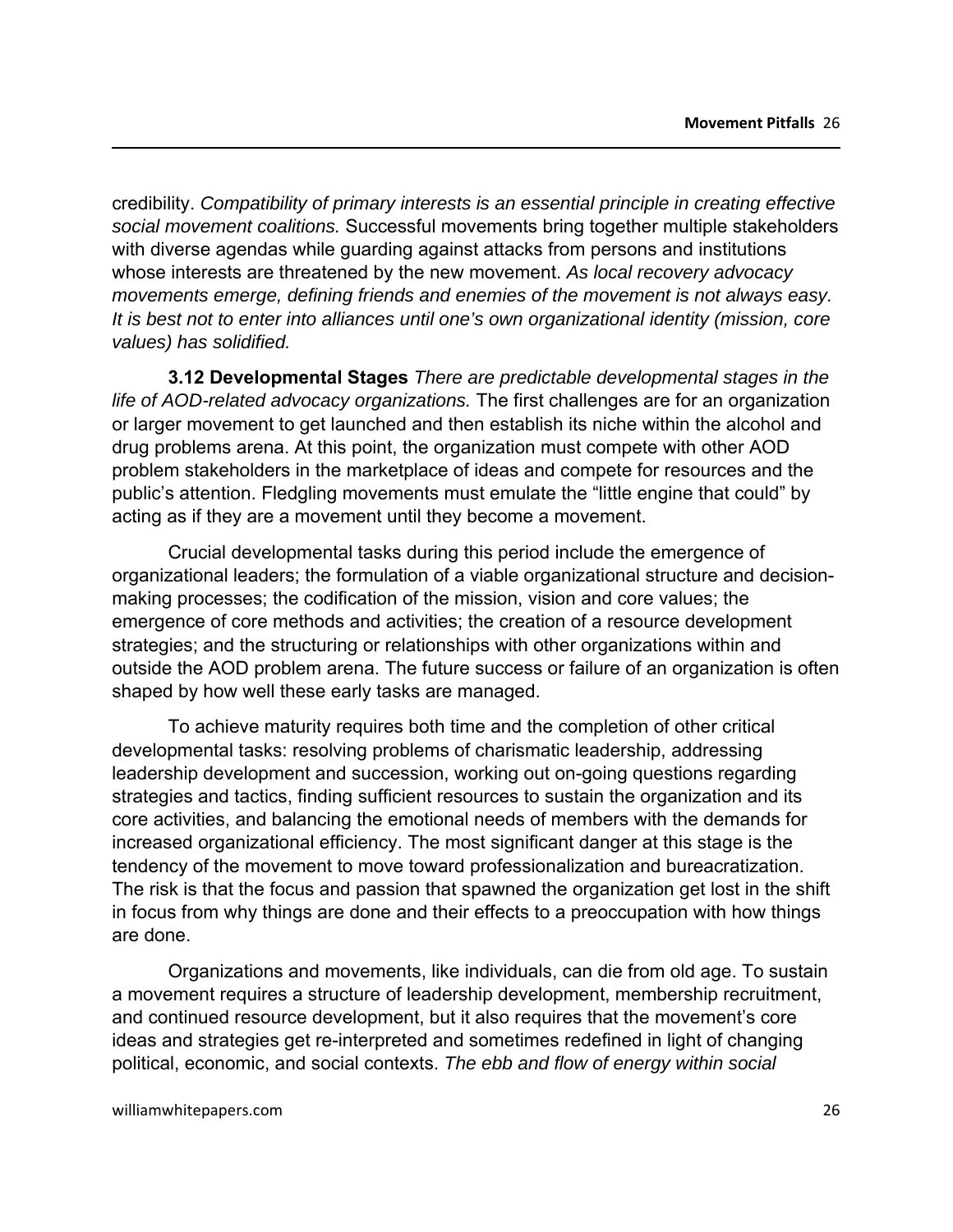*movements is normal and can be actively managed with periodic renewal processes/rituals.* 

**3.13 Movement Stages and Movement Roles** *Three overlapping roles can be found in the history of destigmatization movements: moral entrepreneurs, business entrepreneurs, and technocrats.* A movement's fate is dictated in part by which of these roles dominate at different stages of the movement. There are similarly different backgrounds and skills needed at different stages of social movements. The job of the moral entrepreneurs is to use their personal charisma to call the community's attention to unmet needs and to mobilize interested parties into a sustained movement to address these needs. The job of business entrepreneurs is to create viable, sustainable organizations and to codify their products and services. The job of the technocrats is to sustain this organization and refine its products and services over time. Some individuals will likely end up performing all three roles over the course of their involvement in the recovery movement. Technocrats fail at leading movements just as moral entrepreneurs often fail at sustaining organizations. The key is to match the right leadership role with each particular developmental stage of a social movement and to weather the personal and organizational strain during the transition from one stage to the next.

**3.14 Member Attrition** *Nearly all movements experience critical periods of member attrition through which oral history, core values, and key areas of technical knowledge are diluted or bled out of the organization.* Such crises suggest the need for ongoing membership recruitment that crosses generational lines and the need for archivist whose contribution to the movement is to prevent such valuable knowledge from being lost. Movement records provide an opportunity to honor the history of the movement as well as study and reinterpret key documents for their contemporary import.

**3.15 Counter-movements** *Movements that acquire visibility and influence often generate their own counter-movement*. Once movements become visible on the cultural horizon, they become a target of those institutions whose interests they threaten. The degree of success of any movement--the civil rights movement, the environmental movement, the gun control movement--cannot be fully ascertained until that movement has weathered the counter-movement that it generates. Counter-movements can gain energy and credibility by capitalizing on flawed elements of philosophy or strategy that occur early in a movement's history. For example, the narrowly defined disease concept of alcoholism that produced a workable slogan for de-stigmatization campaign from the 1940s to the 1970s eventually triggered a scientific and clinical backlash against this very concept in the 1980s and 1990s. Tomorrow's attacks upon a movement from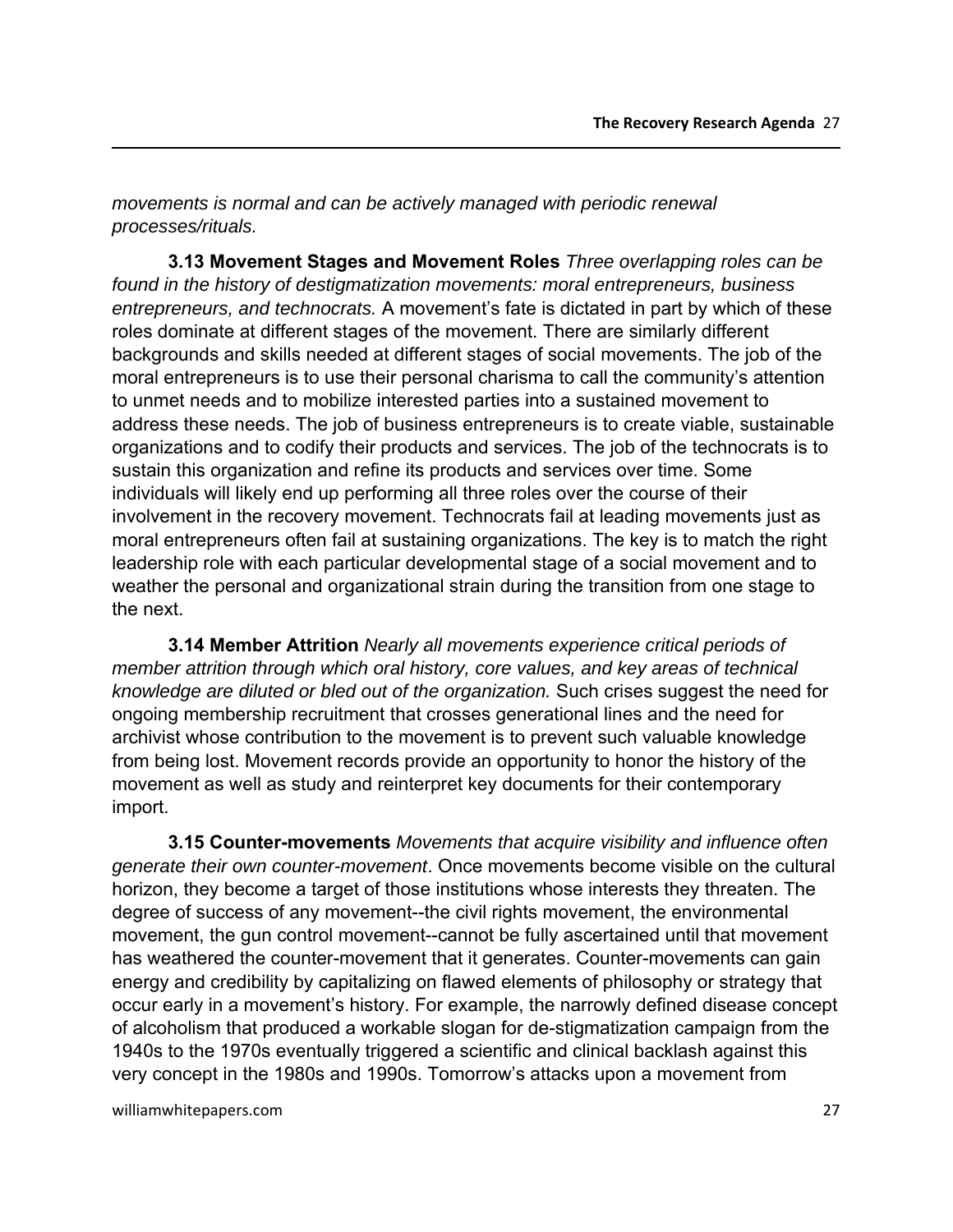without are often the shadow of today's misuse of ideas, people and resources within the movement. It would have been hard during the very height of the destigmatization of alcoholism in the U.S. in the 1970s to envision the ideological and economic backlash against treatment and recovery that would begin in the following decade. *Countermovements germinate within the soil of a movement's excesses.*

**3.16 Defining Moments** There are defining moments in all social movements. It is the decisions made in the heat of these moments that determine the fate and character of the movement. Some of these moments are recognizable as they unfold; others are recognizable only in retrospect and can consume hours of "What if?" discussions. *Recovery and advocacy movements succeed or fail by either capitalizing on or failing to recognize such narrow windows of threat or opportunity.*

### **4.0 The Recovery Research Agenda**

**4.1 Technological Advances** *There are critical stages in most successful social movements that require breakthroughs in technology for the movement to proceed.* The goal of expanding reimbursement for alcoholism treatment could not have been successful without: 1) acceptable diagnostic criteria, 2) replicable treatment models, 3) alcoholism treatment program accreditation procedures, and 4) alcoholism counselor credentialing procedures. The emerging recovery movement will reach a point where it cannot proceed without a foundation of scientific research on recovery itself. (An effective use of federal, state, and private philanthropic dollars would be to support the development of this critical technology.)

**4.2 The Recovery Research Agenda** The question of "how do we get persons suffering from alcohol and other drug problems into treatment?" needs to be reframed to the question of "how we get them into recovery?" The answers to these two questions are not necessarily the same. *The future of the recovery movement does not hinge solely on recent or future scientific data on the etiology of AOD problems/addictions. It hinges on the emergence of a science of recovery extracted from the lives of those who have achieved such recovery*. Scientific breakthroughs on the etiology of addiction are relevant only to the extent that they provide clues to the prevention of addiction and clues to successful recovery pathways and strategies.

We know a great deal about addiction and that body of knowledge grows daily, but we know very little about recovery. We have elaborate systems to measure the incidence and prevalence of AOD use, and AOD problems, but virtually no comparable systems that can tell us the number or characteristics of those who have found enduring solutions to these problems. We study the status of people a few months or a few years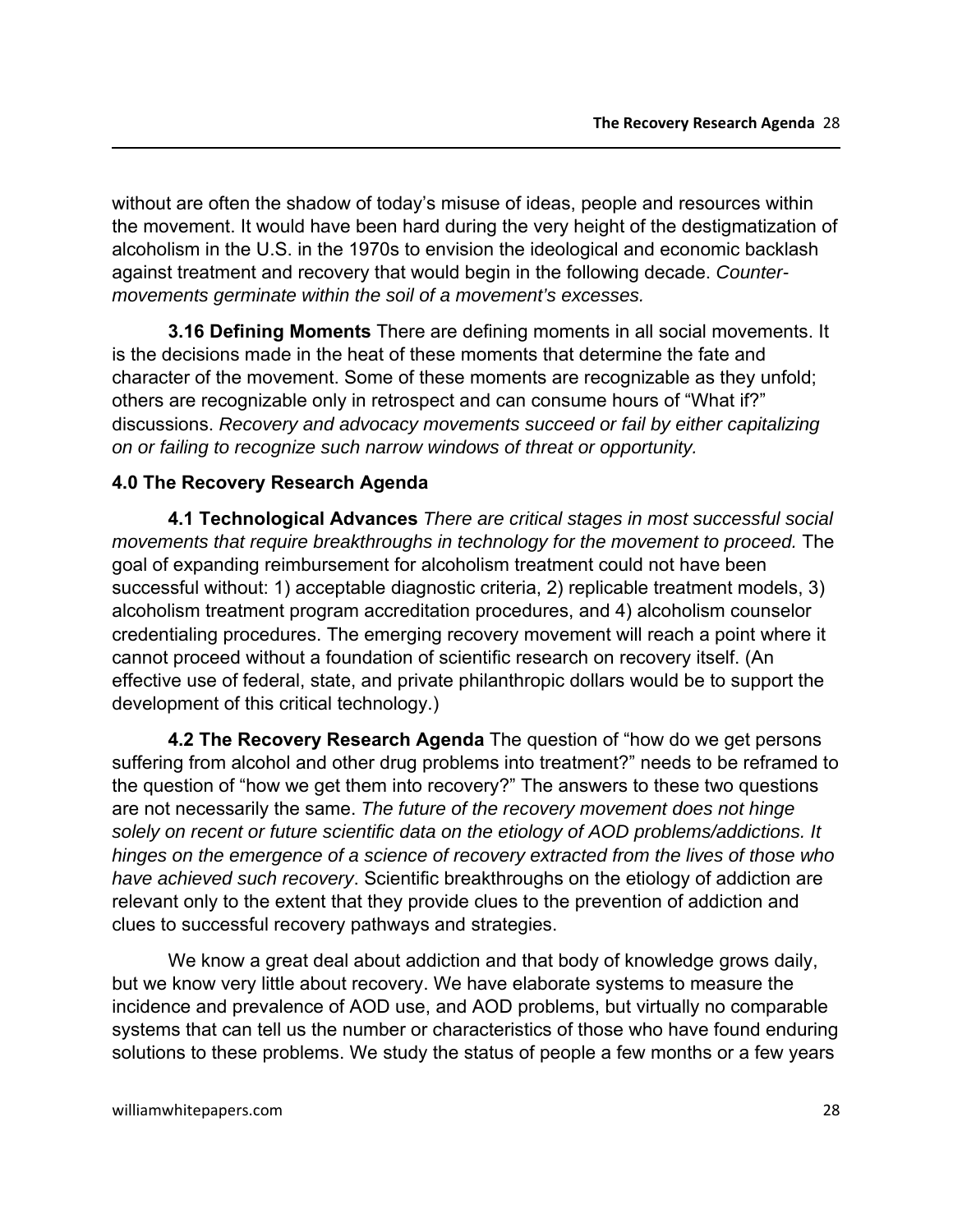following a treatment episode, while we know virtually nothing about people whose recovery is measured not in weeks or months but in decades.

Treatment studies are not recovery studies; studying recovery by studying treatment is like studying human life by studying only birth. Our studies of addiction have produced only humble results. *Perhaps it is time we expanded our focus beyond the study of the addiction problem and the effects of various treatments to include studies of the broader recovery solutions.* The shift being called for is one that moves the focus of our attention from one of the study of risk/pathology to one of recovery/resilience/possibility. A recovery research agenda would include attempts to answer such basic questions as:

- How many recovering and recovered people are there in the U.S.?
- How do the characteristics of those who are in recovery differ from the characteristics of those people with AOD problems who are not in recovery?
- What are the processes, strategies, support structures, environmental contexts, and precipitating events that characterize such recovery?
- How do recovery pathways and styles vary by age of onset of use/recovery, duration of use/recovery, gender, ethnicity, education, class, living environment, sexual orientation, religious affiliation, disability and primary drug of choice?
- What resources play the most critical roles in successful recovery from AOD problems?
- What are the variety of patterns represented in the recovery process, e.g., patterns of full remission, types and styles of partial remission?
- Are the rituals and structures that support long term recovery different than those that support early recovery?
- How do the mechanisms that support solo recovery differ from recovery that is mutually supported?
- How do different recovery structures and styles differ qualitatively, via Wilson's concept of "emotional sobriety?"
- What events or circumstances contribute to relapse by those who have achieved long (more than 5 years) of symptom remission?
- What activities (across recovery styles/structures) are most predictive of symptom remission?
- Do "harm reduction" interventions constitute a pathway of entry (an early developmental stage) of recovery or do they postpone or divert recovery decisions?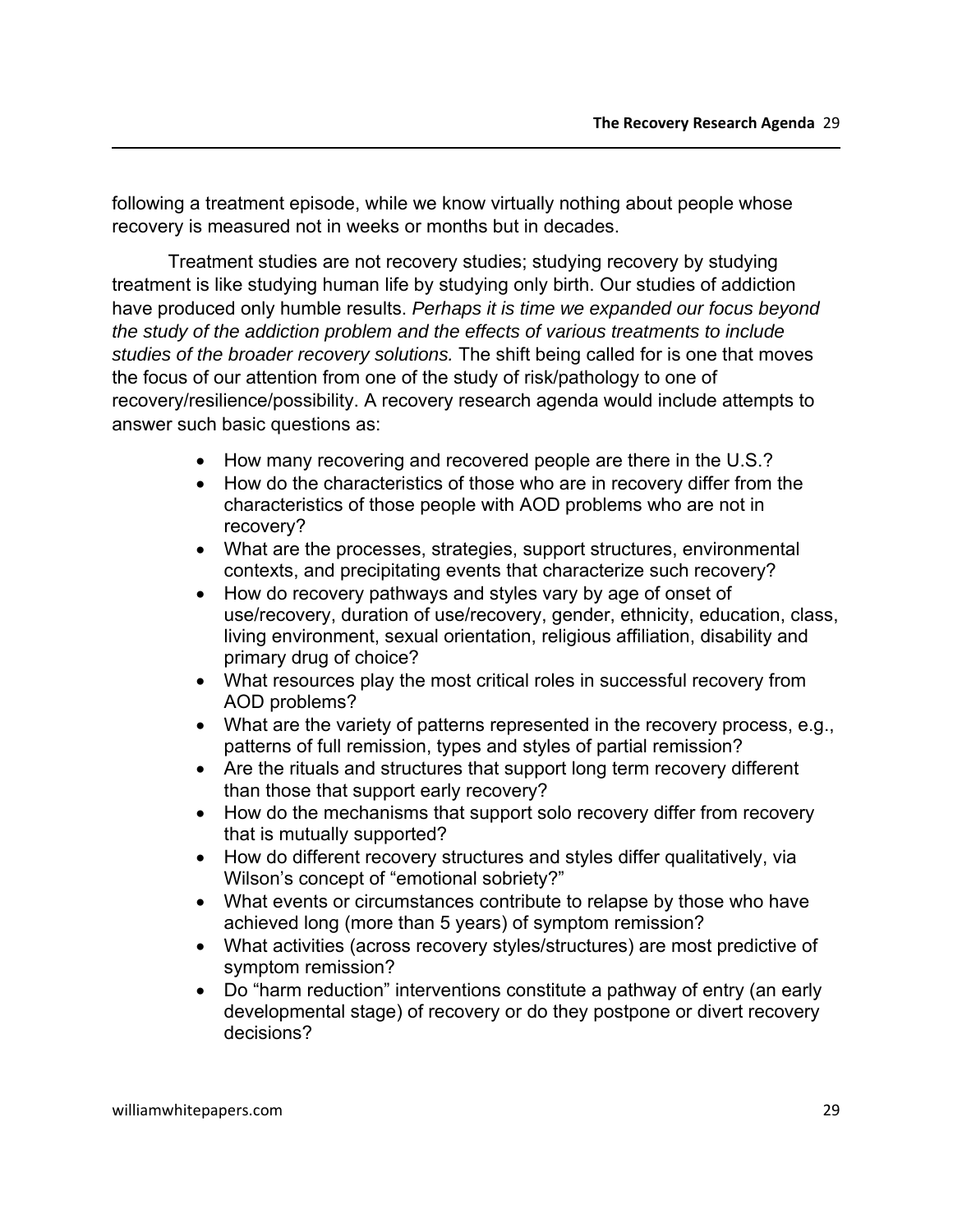There is much that could be gained by pursuing a recovery research agenda. We have multiple taxonomies of alcoholism/addiction but virtually no taxonomy that depicts the variety of subgroups who have successfully achieved long term recovery. Who are these people and what subgroups make up this growing "recovery community?" Do different subgroups use different support structures and mechanism of self-governance to sustain their sobriety?

*It is time the recovery community created an activist-based, solution-focused research agenda: an agenda that seeks not merely understanding but one that seeks knowledge that can make a difference in the lives of individuals, families and communities.* Support for recovery research could be made contingent upon whether the findings of a proposed study will help initiate, sustain, or enhance the quality of recovery.

#### **5.0 Leadership**

**5.1 Source of Movement Leadership** *The leadership of the recovery movement must come from the recovery community and the movement's agenda must be those of recovering people and their families.* Great care must be taken in avoiding the problem of double agentry--individuals speaking openly as recovering people while their voices actually represent hidden professional or institutional interests. The movement must guard against those who will seek to colonize this movement to further their own personal, professional, and proprietary interests. Federal/state alcohol and drug authorities, treatment institutions, and treatment professionals may be supporters, members, and partners within this movement, but the leadership must come from within the indigenous recovery community. Where few indigenous resources exist, local treatment agencies/professionals can play a role in nurturing the development of such resources, but it is the recovery community itself that must eventually assume the central role in recovery advocacy and in the design, delivery and evaluation of key recovery support services.

**5.2 The Problem of Centralized, Charismatic Leadership** There is a unique paradox related to the issues of leadership of advocacy movements. *Advocacy movements need strong leadership and yet can be wounded by that very style of leadership.* The centralization of power and decision making in a single leader (and his/her inner circle) can, over time, magnify even minor character flaws into major sources of personal/organizational vulnerability. The best antidote to such vulnerability is a style of leadership that is democratic (facilitative rather than directive) and regularly rotated, or tandem leadership in which two or more leaders serve jointly, each tempering the potential excesses of the others. (An historical example of tandem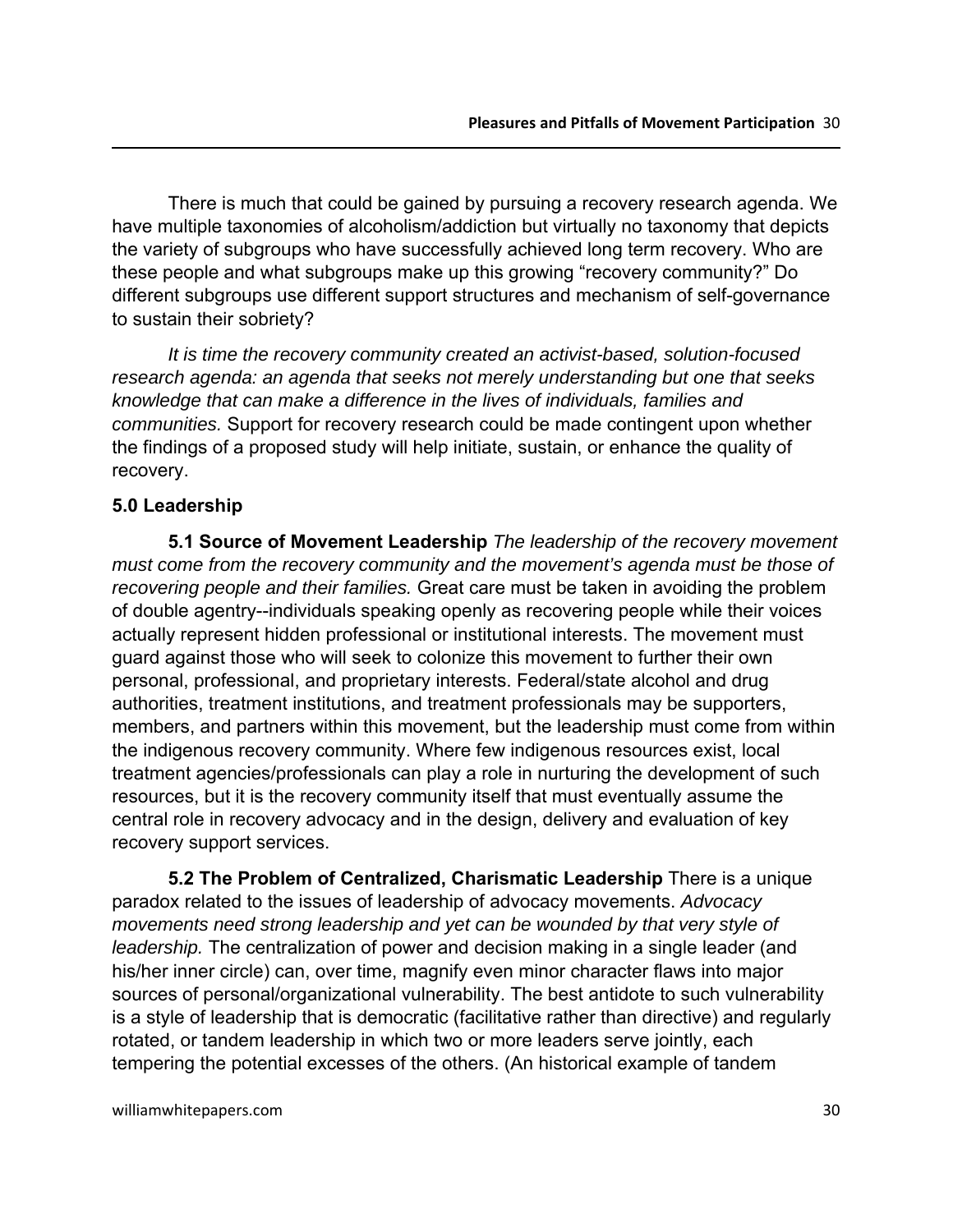leadership in the early stages of a movement can be found in the relationship between AA's co-founders.)

**5.3 Personal Price of Leadership** The recovery movement is greater than its leaders, and it is that higher value which compels these leaders to honorably represent the movement and to not wound the movement through personal excesses or indiscretions. *What advocacy movements demand of their most visible leaders is not perfection but continual vigilance and a reasonable congruence between the life lived and the implicit and explicit values of the movement.* The weight of this mantle of leadership can be a considerable one.

**5.4 The Vulnerability of Leaders (The Curse of Icarus)** *When a whole movement is linked to the reputation of a single man or woman, whose reputation is then publicly wounded, such wounding can prevent the full emergence of a movement or, once emerged, lead to the premature diminishment or death of that movement.* Men and women who have conquered all manner of addicts can become intoxicated with their leadership positions and the holiness of their new cause. It is not unusual for such individuals in the throes of such intoxication to fly to close to the sun and then plummet to their demise, sometimes taking their movement with them. As the recovery movement builds, those who successfully led smaller groups may be thrust into larger arenas in which even minor character defects can be magnified into potentially fatal flaws. This can be particularly true for individuals in early recovery for whom the spotlight constitutes a most dangerous place. This capacity for excess can be tempered by rotating leadership, by openly recognizing such risks, and by building support systems that can help keep our leaders grounded.

**5.5 Media and Leadership** The media that feeds on today's story of our leader's dramatic redemption will tomorrow circle like vultures at the first sign of a fall from grace. *Over-telling the redemption story can set one up for such a later fall from grace.* 

**5.6 Leadership Development and Succession** *Mutual aid, advocacy and treatment organizations can die due to their failure to adequately address the issue of leadership development and leadership succession.* Continuing membership recruitment across generational lines and rotating leadership practices are the two most successful strategies to sustain social movements.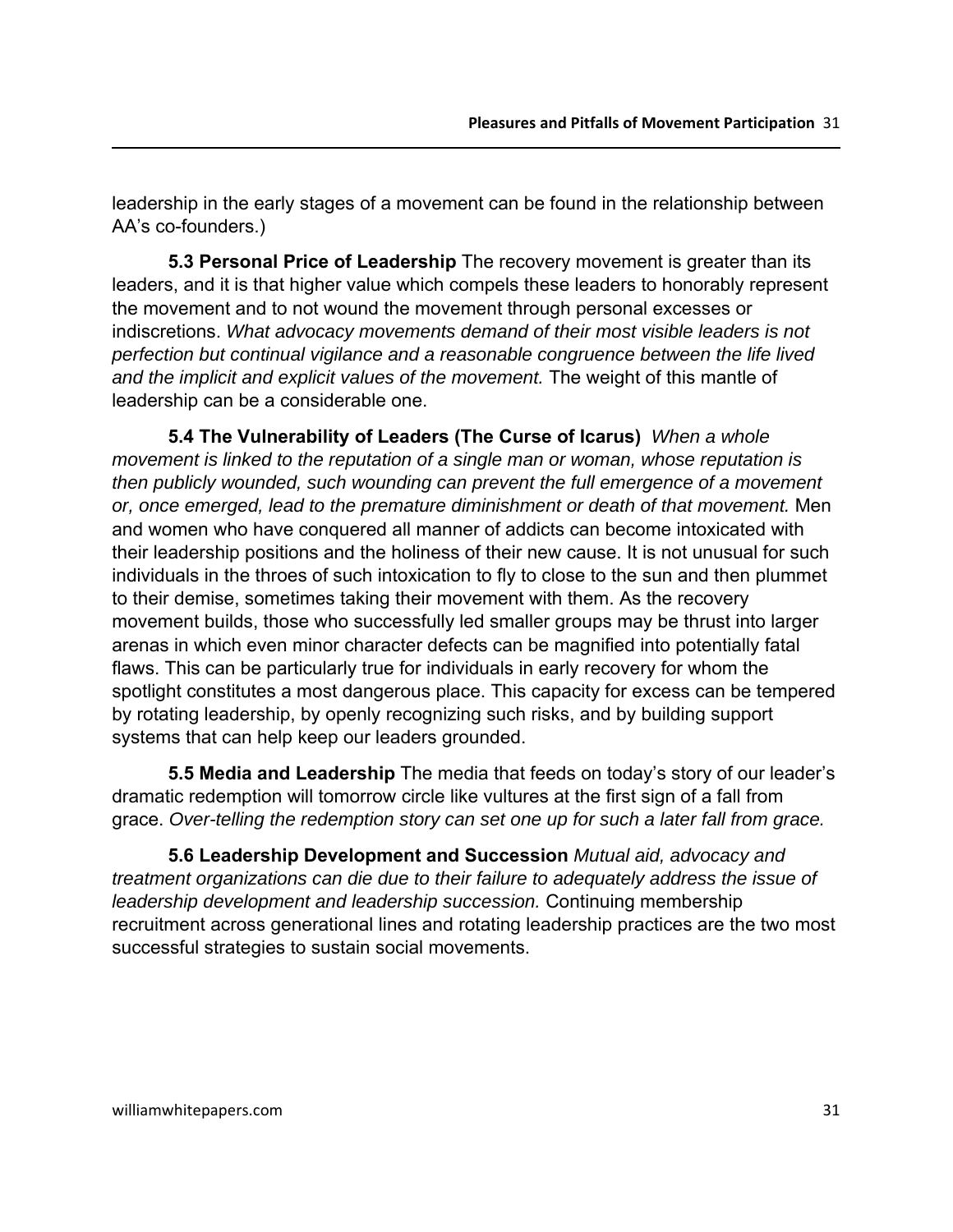#### **6.0 Pleasures and Pitfalls of Movement Participation**

**6.1 The Nobility of Service** Many people wake up in the early or middle stages of recovery with a sudden realization that they are alive and free from the obsession and physical appetite of addiction. This realization is also accompanied by what might be called survival guilt. Such breakthroughs of awareness can raise penetrating question about why one was saved when so many others were not. It is within such introspection, that one can feel the stirrings of "calling"--a sense that one was saved for some special purpose that must now be pursued. *For more than two centuries, recovering people have pursued this calling within the arenas of advocacy and service.* 

**6.2 Movement Participation** *Successful social movements recognize and respect the fact that members bring different capacities regarding the duration and intensity of movement participation*. Successful movements create within their evolving membership a blend of short-term, task-oriented involvement and long-term commitment, like a track team with runners specializing in different distances. The future of any advocacy group is threatened by a membership of all short-distance runners.

**6.3 Message and Messenger** For recovering people to take on the role of advocate is not an act of ego; it is an act of service and an act of restitution. To those who would claim to be too imperfect an instrument to serve in such a movement, I would argue that *the greatest social movements have often been sparked and sustained by the small acts of imperfect and often unknown individuals.* If a recovery movement waited for those with perfect credentials, that movement would not be born, and if it was, could not succeed with such credentials.

*The message of recovery has always been able to transcend the imperfections of its messengers.* In fact, it is that "spirituality of imperfection," as Ernest Kurtz has christened it, that makes the recovery movement unique. It was this very movement that pioneered the concept of the "wounded healer"--the idea that acceptance of imperfection was the foundation of recovery, and that what imperfect people could not achieve alone they could achieve together. In every community and in the country as a whole, there are growing vacuums of need calling to be filled not by perfect servants but by willing servants---servants whose human imperfections can be transcended by collective action and the import of the recovery movement's cause.

williamwhitepapers.com 32 **6.4 Movement Demands/Strains** Participation in recovery advocacy is not without its personal risks. *The passion required to elicit and sustain a social movement (whether local or national) can elicit a wide range of excessive behaviors.* Personal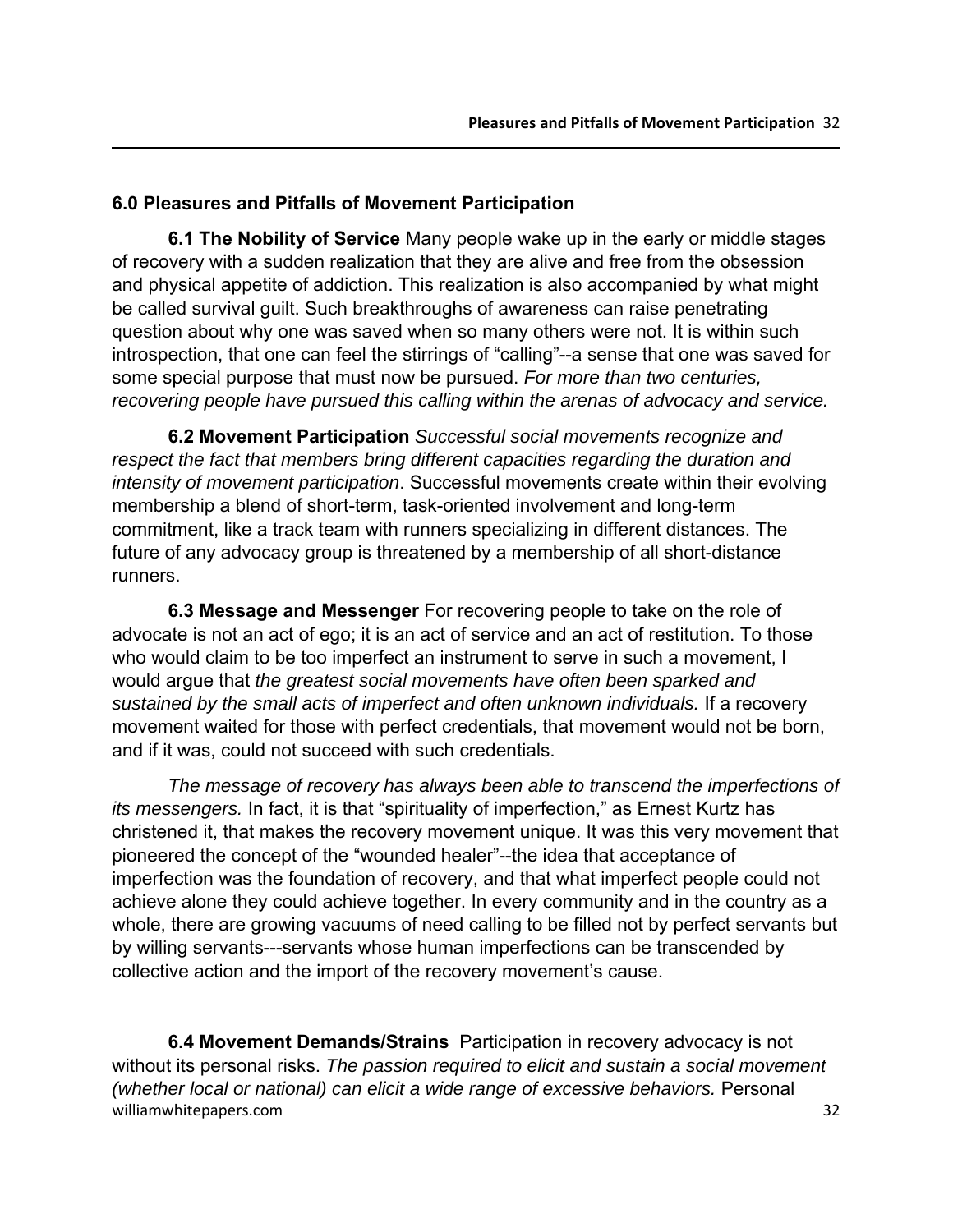participation can be wearing within any movement that at a personal level deals with such life and death issues and that at a cultural level confronts so much stigma and prejudice and absorbs so much overt and latent conflict. There is a vulnerability for excess among all who pursue roles in this movement.

**6.5 The Primacy of Personal Recovery** While the creation and sustenance of addiction treatment programs and public education/advocacy campaigns may be fueled by the passion of recovering people, *pursuing avocations/vocations in addiction treatment or community education and advocacy does not constitute a viable strategy for personal recovery*. The history of addiction in America is strewn with the bodies of those who believed otherwise. When helping, educating, and advocating for others is used as or replaces a personal program of recovery, there is a considerable risk of relapse. People involved in these activities must find a way to sustain themselves (and their personal recovery).

There are four daily rituals that have long marked the essence of addiction recovery and that have also characterized the lives of those who have sustained themselves for years of service work within mutual aid societies, professionally-directed treatment, and advocacy organizations/movements. These core activities include: 1) centering rituals, 2) mirroring rituals, 3) acts of personal responsibility, and 4) unpaid acts of unrelated service.

**6.5.1 Centering Rituals** are times and activities allotted to keep oneself focused or to get oneself refocused. These are daily rituals, usually performed alone, that allow us to renew that center of ourselves out of which our advocacy and service work flows. These rituals vary from person to person but often include reflection, refreshment, and renewal, whether it be through reading literature that pulls us toward our aspirational values or through quiet thought or prayer.

**6.5.2 Mirroring Rituals** are rituals through which we interact with others who share our core values. These rituals provide opportunities for public recommitment, fellowship, support and laughter.

**6.5.3 Acts of Personal Responsibility** are those rituals through which we act out the healing power of recovery upon our own selves and those closest to us. It is making sure that in caring for others, we don't neglect our own needs. This caretaking extends beyond one's own physical, emotional and spiritual needs and extends to our intimate circle. One of the best pieces of advice I was ever given is captured in the following words: "One must be careful in carrying light to the community that one's own home is not left in darkness."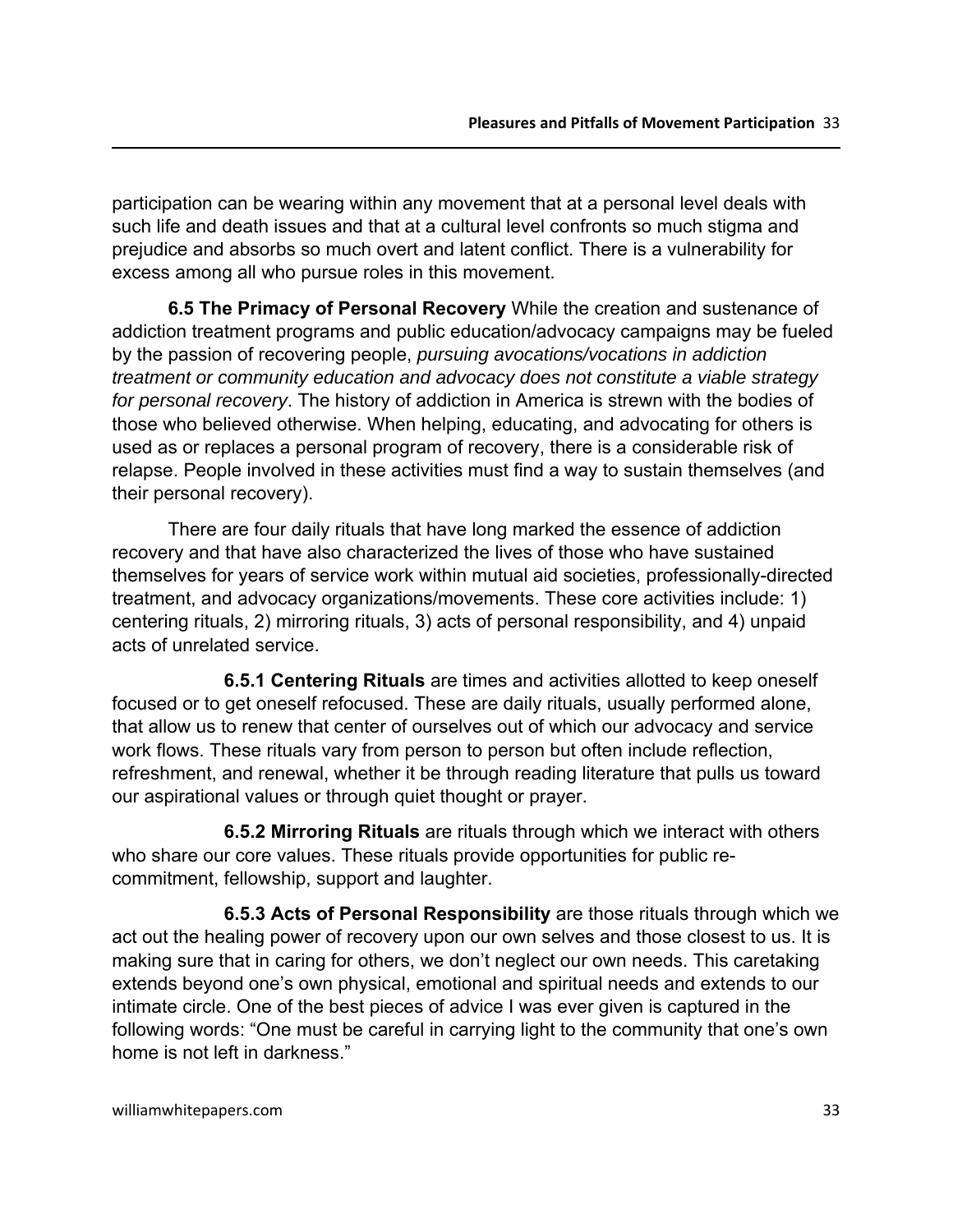**6.5.4 Unpaid Acts of Unrelated Service** Performing unpaid acts of service unrelated to our primary cause is a way to freshly re-experience the commitment that drew us to this work. It is a way to connect with like-minded people in other arenas and to re-affirm our core identity and our core values.

**6.6 The Potential Enormity of an Individual Life** Many things compete for our time and our energy, including many seemingly intractable problems facing our community, our country and our world. In the face of such challenges, how does one find or sustain the motivation that social movement advocacy demands? To make such a commitment requires getting beyond the belief in the meaninglessness of one's own potential minor contributions. *A theme that exists within the history of all great social movements is the potential enormity of a single life.* Consider what the actions of a single woman--Rosa Parks--meant to the American civil rights movement. Consider how the treatment of the mentally ill would be different today if there had been no Dorthea Dix. Consider whether a new recovery movement would even be possible today without the foundation laid by people like Marty Mann and Harold Hughes. It is only in retrospect that we understand how the actions of a single individual can spark or move forward a whole social movement. *The past history of recovery in America is a rich one; you can be an observer of that continuing history or accept the invitation to become an active part in it.* 

#### **7.0 Summary**

There is a rich history of addiction recovery and advocacy dating back more than 250 years in America. The lessons buried within this history transcend the stories of the individual leaders, groups and communities. *These lessons of history can provide a source of technical guidance, a source of individual and organizational protection, a source of refreshment and renewal, and, most importantly, a source of unquenchable hope. We would be well advised to sit at history's feet and absorb the lessons of her stories. Perhaps if we listen carefully, she will not have to repeat herself.*

#### **References**

- Austin, G. (1978). *Perspectives on the History of Psychoactive Substance Use.* Rockville, MD: National Institute on Drug Abuse/U.S. Government Printing Office.
- Anderson, D. (1942). Alcohol and Public Opinion. *Quarterly Journal of Studies on Alcohol*, 3(3): 376-392.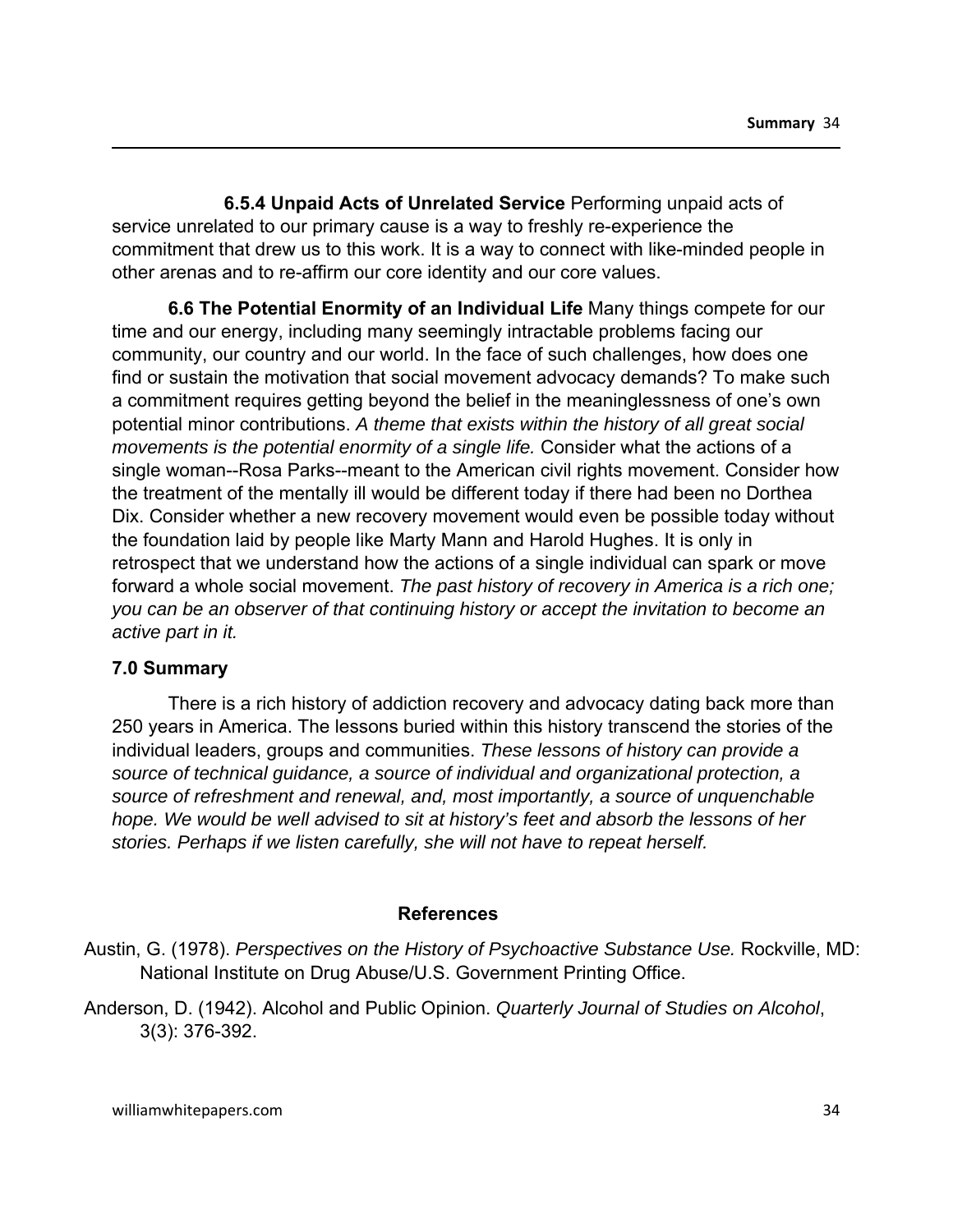Bloom, S. (1997) *Creating Sanctuary: Toward the Evolution of Sane Societies.* New York: Routledge.

Gertig, J. (1997) Some Thoughts on Organizing a Substance Abuse Treatment Grassroots Advocacy Constituency. Unpublished Manuscript.

- Hilliard, D. & Cole, L. (1993) *This Side of Glory: The Autobiography of David Hilliard and the Story of the Black Panther Party*. Boston: Little, Brown and Company.
- Johnson, B. (1973). *The Alcoholism Movement in America: A Study in Cultural Innovation*. Urbana, Illinois: University of Illinois, Ph.D. Dissertation.
- Kurtz, E. (1999). The Collected Ernie Kurtz. Wheeling, West Virginia: The Bishop of Books.
- Kurtz, E. & Ketchum, K. (1992). *The Spirituality of Imperfection: Modern Wisdom from Classic Stories*. New York: Bantam Books.
- Lender, M & Martin, J. (1982). *Drinking in America.* NY: The Free Press.
- Mann, M. (1944). Formation of a National Committee for Education on Alcoholism. *Quarterly Journal of Studies on Alcohol,* 5(2): 354.
- Musto, D. (1973). *The American Disease: Origins of Narcotic Controls.* New Haven: Yale University Press.
- Roizen, R. (1991). *The American Discovery of Alcoholism, 1933-1939.* Ph.D. Dissertation, Berkeley: University of California.
- Room, R. (1978). *Governing Images of Alcohol and Drug Problems: The Structure, Sources and Sequels of Conceptualizations of Intractable Problems.* Ph.D. Dissertation, Berkeley, CA: University of California.
- Sinclair, A. (1962). *Era of Excess: A Social History of the Prohibition Movement.* NY: Harper & Row Publishers.
- White, W. (1996) *Pathways from the Culture of Addiction to the Culture of Recovery*. Center City, MN: Hazelden Publishing
- White, W. (1998). *Slaying the Dragon: The History of Addiction Treatment and Recovery in America*. Bloomington, IL: Chestnut Health Systems.
- White, W. (2000a). The Role of Recovering Physicians in 19<sup>th</sup> Century Addiction Medicine: An Organizational Case Study. *Journal of Addictive Diseases,* 19(2): 1-10.
- White, W. (2000b, In Press) The History of Recovered People as Wounded Healers: I. From Native America to the Rise of the Modern Alcoholism Movement. *Alcoholism Treatment Quarterly*.
- White, W. (2000c, In Press) The History of Recovered People as Wounded Healers: II. The Era of Professionalization and Specialization. *Alcoholism Treatment Quarterly.*